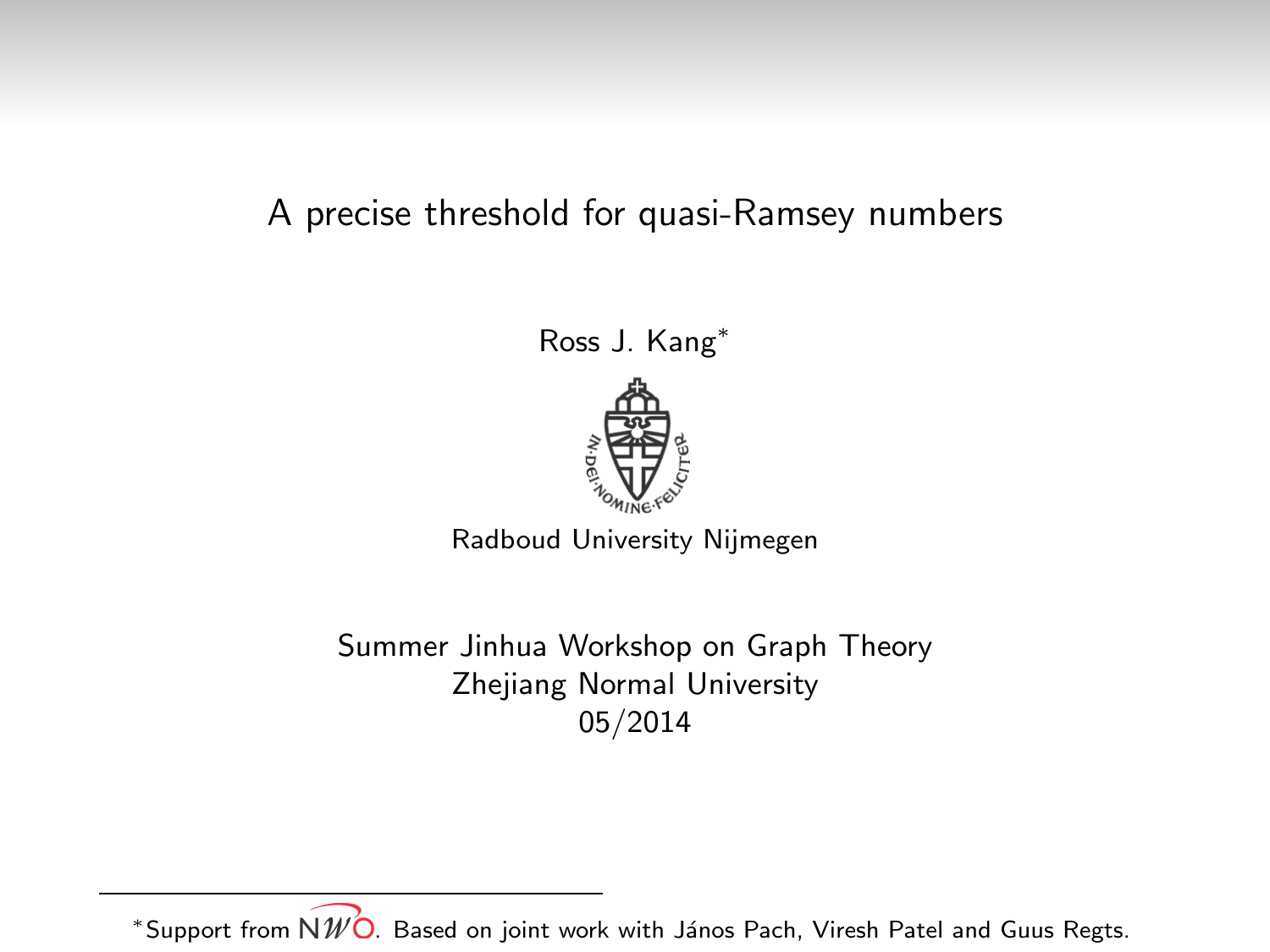

A clique has all possible edges and a stable set has none. The *clique number*  $\omega$  is the number of vertices in a largest clique. The stability number  $\alpha$  is the number of vertices in a largest stable set.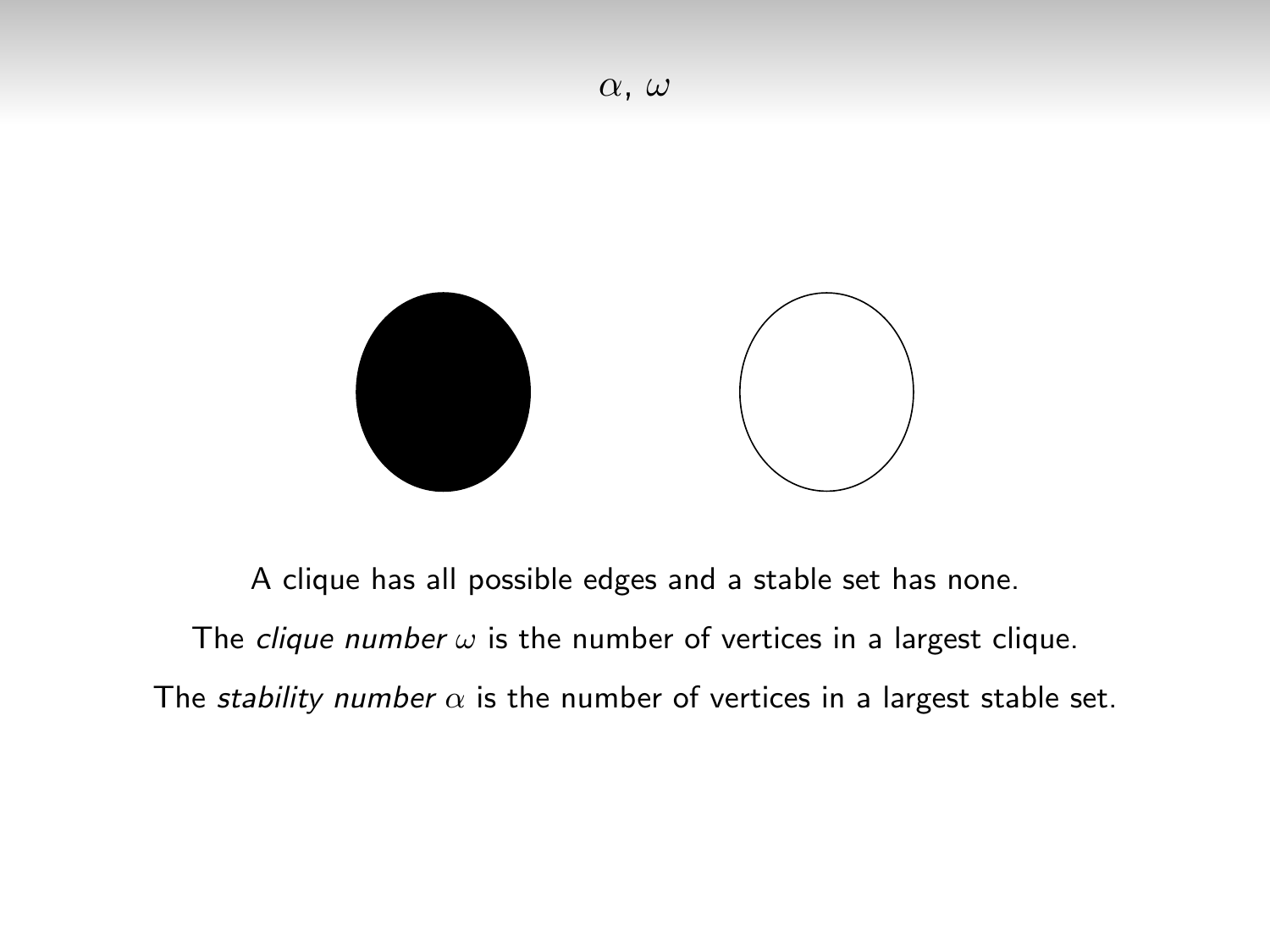The binomial random graph  $G_{n,p}$ , championed by Erdős and Rényi 1959/1960:

$$
V(G_{n,p}): [n] = \{1, ..., n\}
$$
  
\n
$$
E(G_{n,p}):
$$
 each of  $\binom{n}{2}$  possible edges included independently with  
\nprobability  $p = p(n)$ 

Due to its elegance and interesting properties,  $G_{n,p}$  has been widely studied.

We want properties of  $G_{n,p}$  to hold asymptotically almost surely (a.a.s.), i.e. with probability  $\rightarrow$  1 as  $n \rightarrow \infty$ .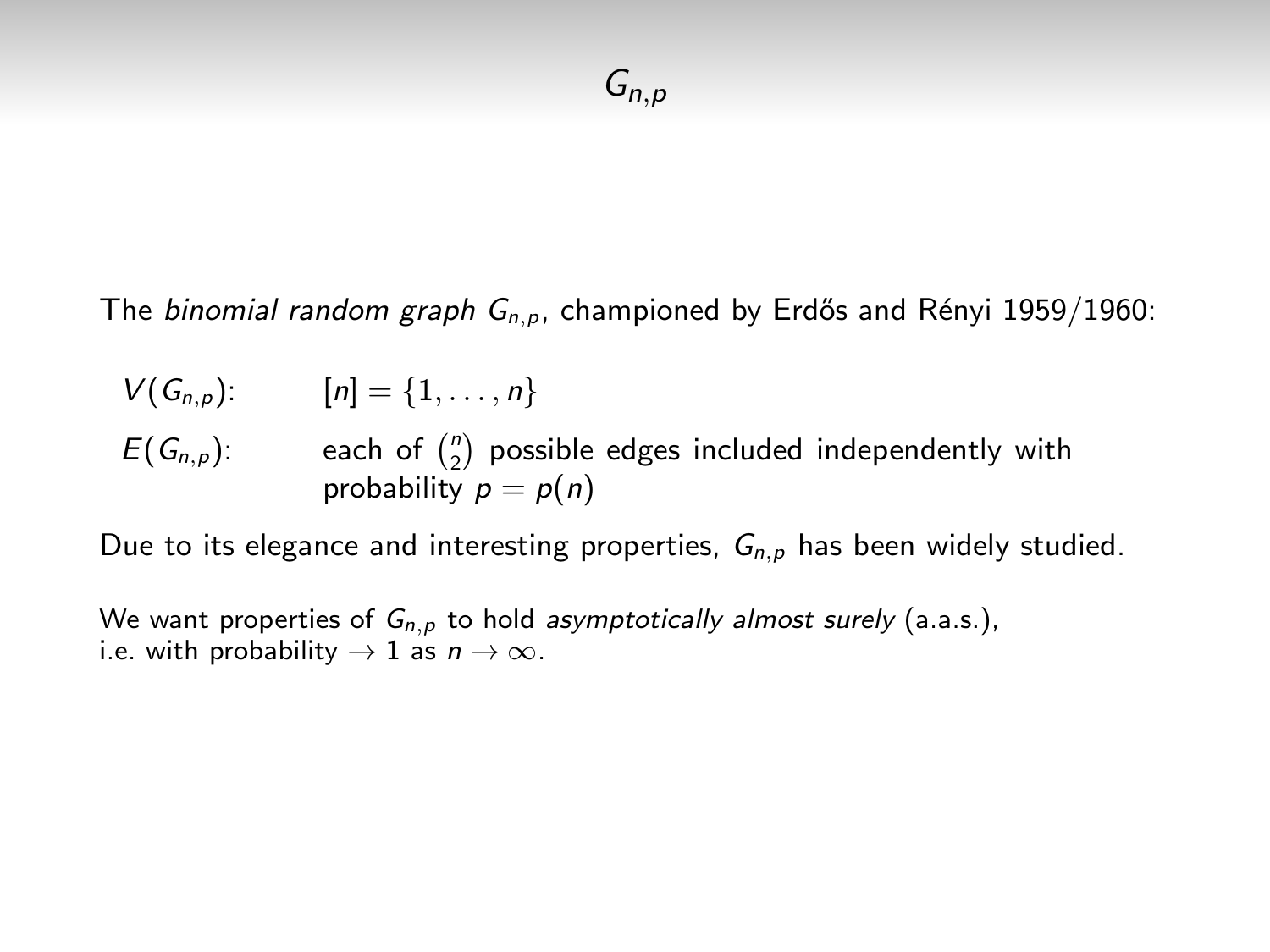## $\alpha(\mathsf{G}_{n,1/2})$ ,  $\omega(\mathsf{G}_{n,1/2})$

 $\alpha(\mathsf{G}_{n,1/2}) \sim 2 \log_2 n$  and  $\omega(\mathsf{G}_{n,1/2}) \sim 2 \log_2 n$  a.a.s.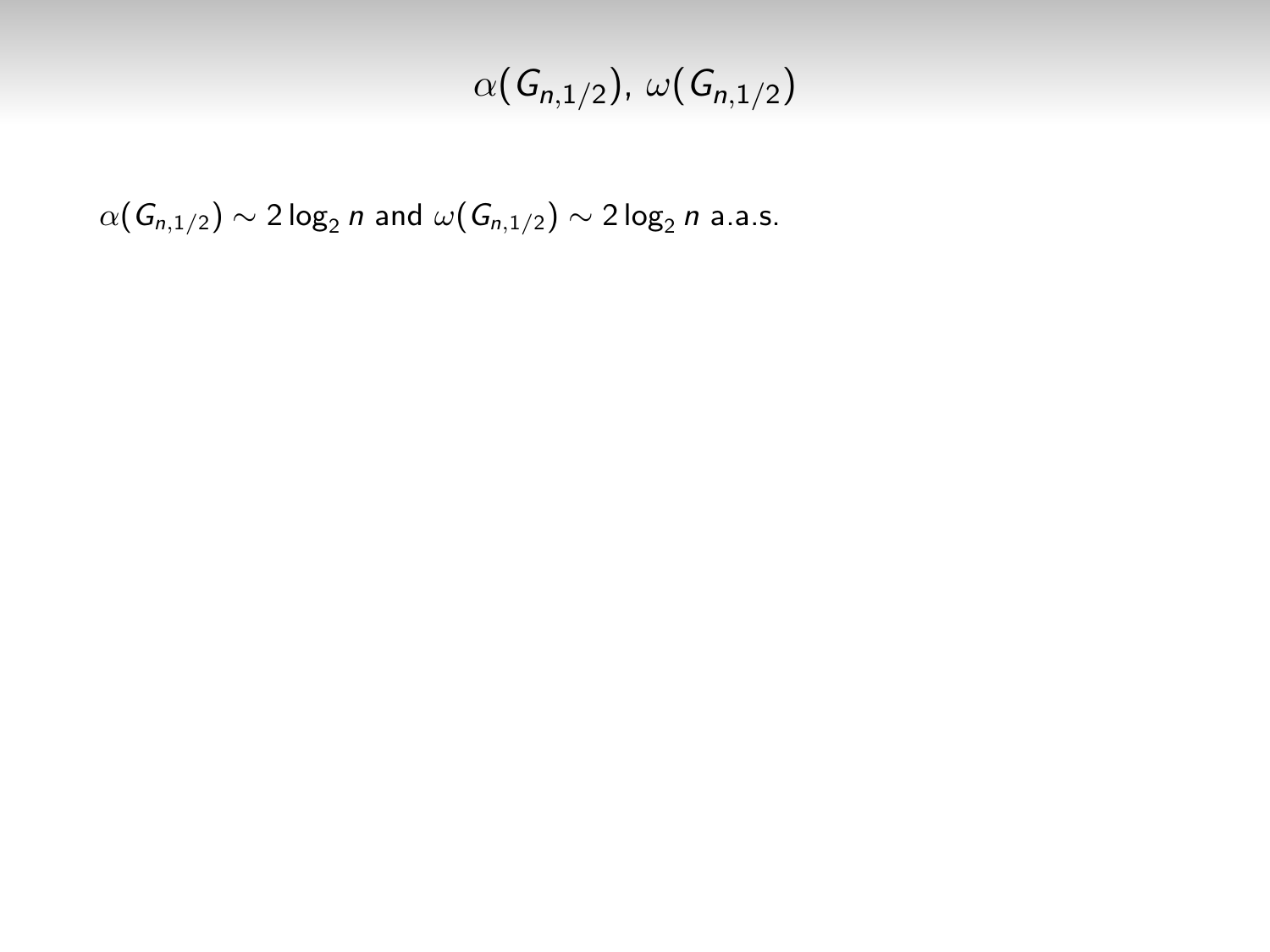## $\alpha(\mathsf{G}_{n,1/2})$ ,  $\omega(\mathsf{G}_{n,1/2})$

 $\alpha(G_{n,1/2}) \sim 2 \log_2 n$  and  $\omega(G_{n,1/2}) \sim 2 \log_2 n$  a.a.s.

Here are some classic applications.

• Erdős 1947 (also Spencer 1977): The best asymptotic lower bound on diagonal Ramsey numbers to date,  $R(k,k) \geq \Omega(k2^{k/2})$  as  $k \to \infty.$ (Conlon 2009:  $R(k, k) \leq 2^{2k-\Omega(\log^2 k/\log\log k)}$  as  $k \to \infty$ .)

 $R(k, k)$  is the least n such that  $\forall G, |V(G)| = n: \alpha(G) \geq k$  or  $\omega(G) \geq k$ .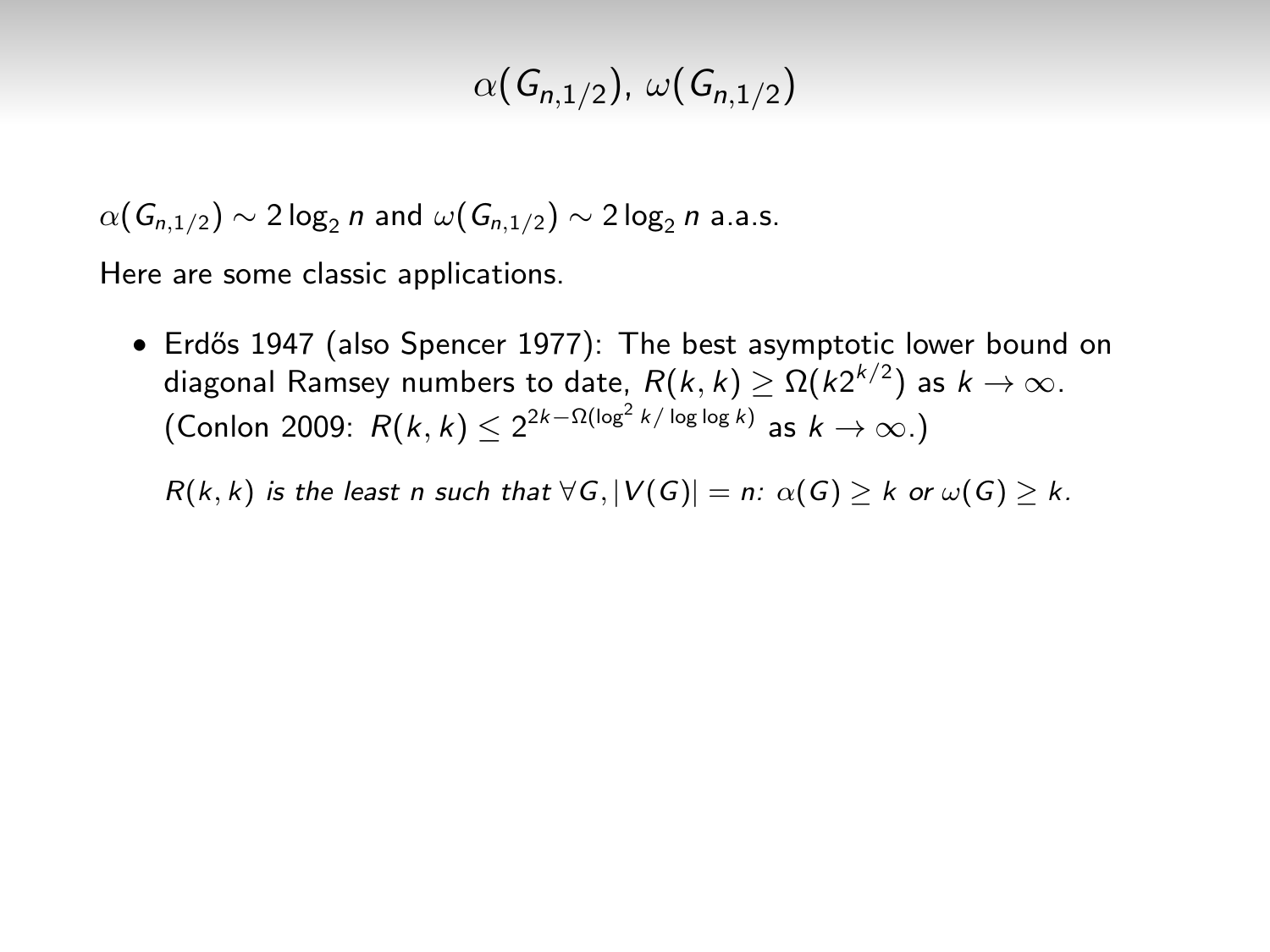## $\alpha(\mathsf{G}_{n,1/2})$ ,  $\omega(\mathsf{G}_{n,1/2})$

 $\alpha(G_{n,1/2}) \sim 2 \log_2 n$  and  $\omega(G_{n,1/2}) \sim 2 \log_2 n$  a.a.s.

Here are some classic applications.

• Erdős 1947 (also Spencer 1977): The best asymptotic lower bound on diagonal Ramsey numbers to date,  $R(k,k) \geq \Omega(k2^{k/2})$  as  $k \to \infty.$ (Conlon 2009:  $R(k, k) \leq 2^{2k-\Omega(\log^2 k/\log\log k)}$  as  $k \to \infty$ .)

 $R(k, k)$  is the least n such that  $\forall G, |V(G)| = n: \alpha(G) > k$  or  $\omega(G) > k$ .

- Erdős 1959: Construction of graphs of high girth and chromatic number.
- Erdős and Fajtlowicz 1981: Short disproof of Hajós's conjecture.

A sharp two-point formula is known: for every 
$$
\varepsilon > 0
$$
,  
\n
$$
\alpha(G_{n,1/2}) = \left\lfloor 2\log_2 n - 2\log_2 \left(\frac{2\log_2 n}{e}\right) + 1 \pm \varepsilon \right\rfloor \text{ a.a.s.}
$$

Matula 1972 (cf. Bollobás and Erdős 1976).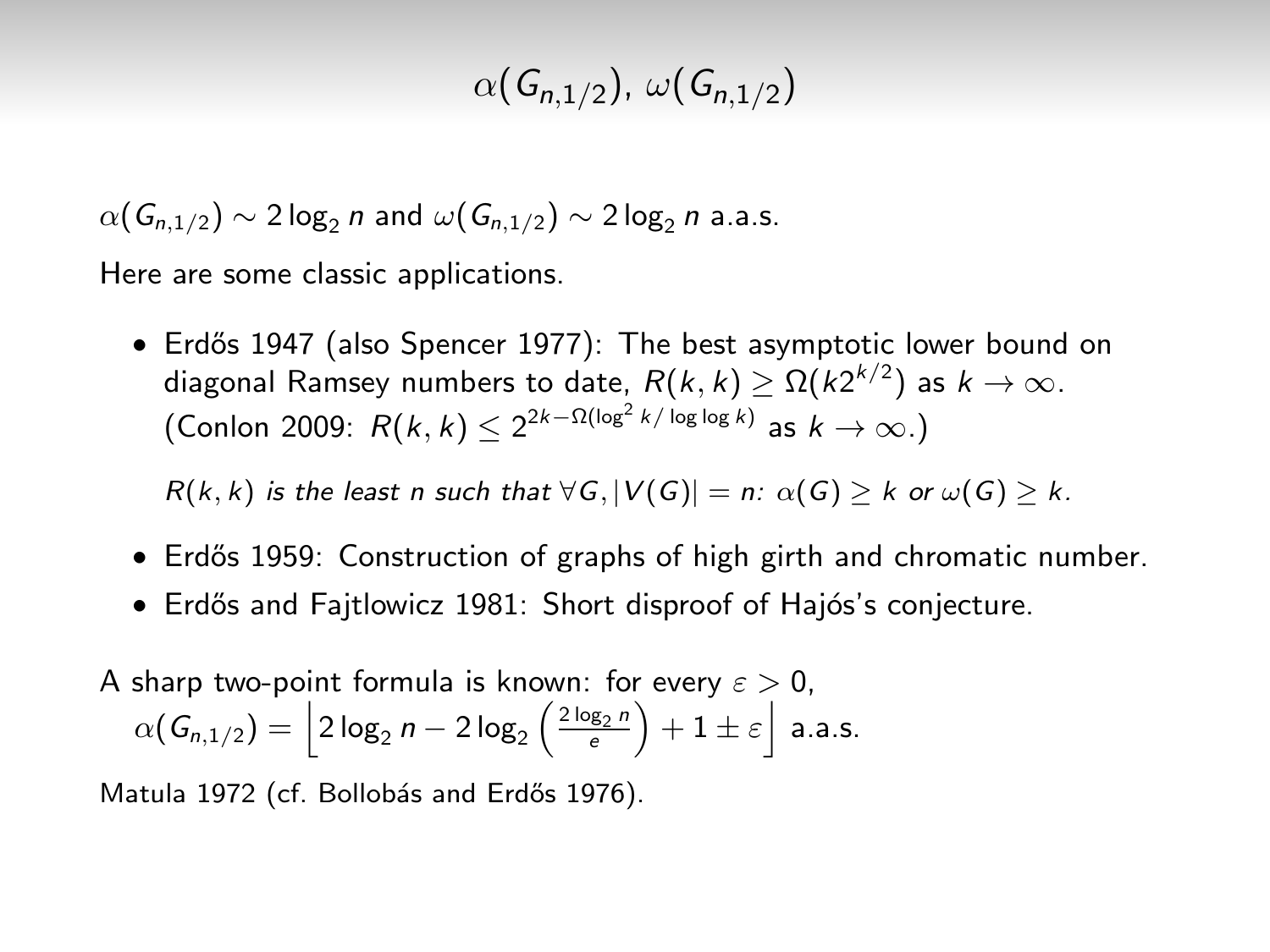Instead of cliques and stable sets, consider dense and sparse sets.

Let  $t > 0$  parameterise how close a set must be to perfectly dense or sparse, in terms of minimum or maximum degree.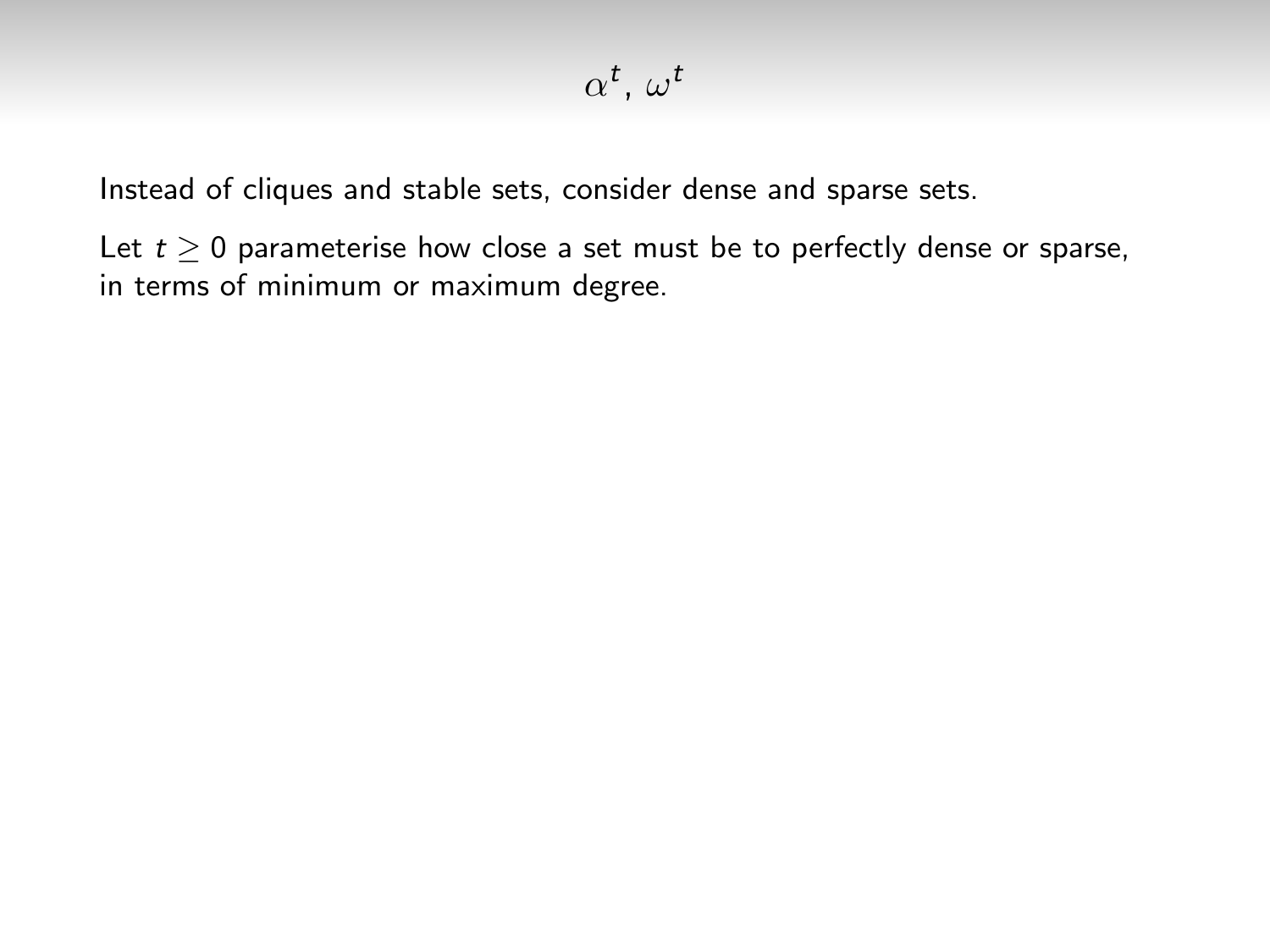Instead of cliques and stable sets, consider dense and sparse sets.

Let  $t > 0$  parameterise how close a set must be to perfectly dense or sparse, in terms of minimum or maximum degree.



t-clique has min degree  $\geq k - 1 - t$ ; t-stable set has max degree  $\leq t$ .

 $\omega^t$  is the number of vertices in a largest  $t$ -clique.

 $\alpha^t$  is the number of vertices in a largest t-stable set.

(Note that  $t = 0$  is clique or stable set, while  $t = k - 1$  is anything.)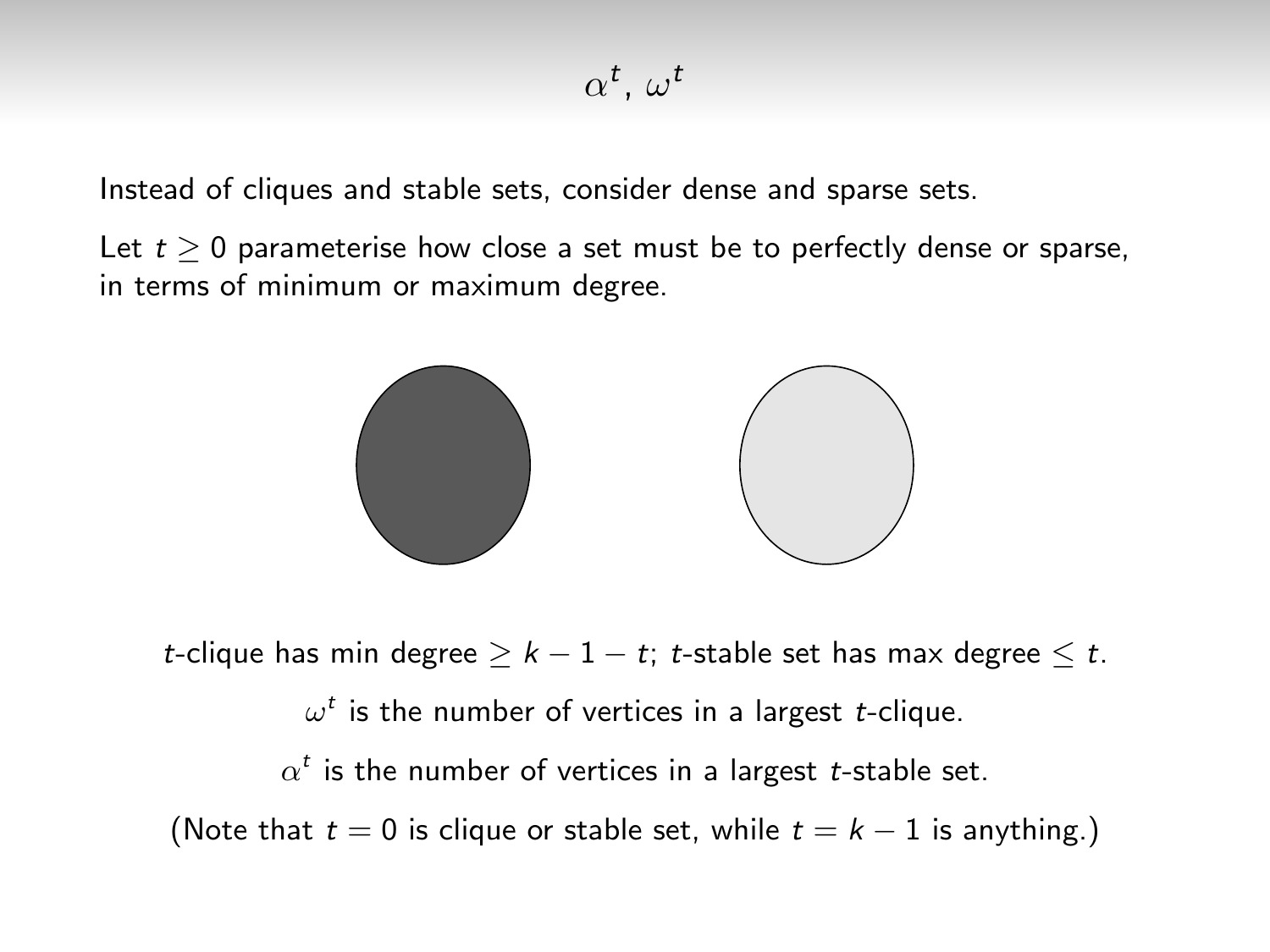We make some general remarks on  $\alpha^t.$  (Symmetric remarks valid for  $\omega^t.$  )

For  $t > 0$ , how does  $\alpha^t$  compare to  $\alpha$ ?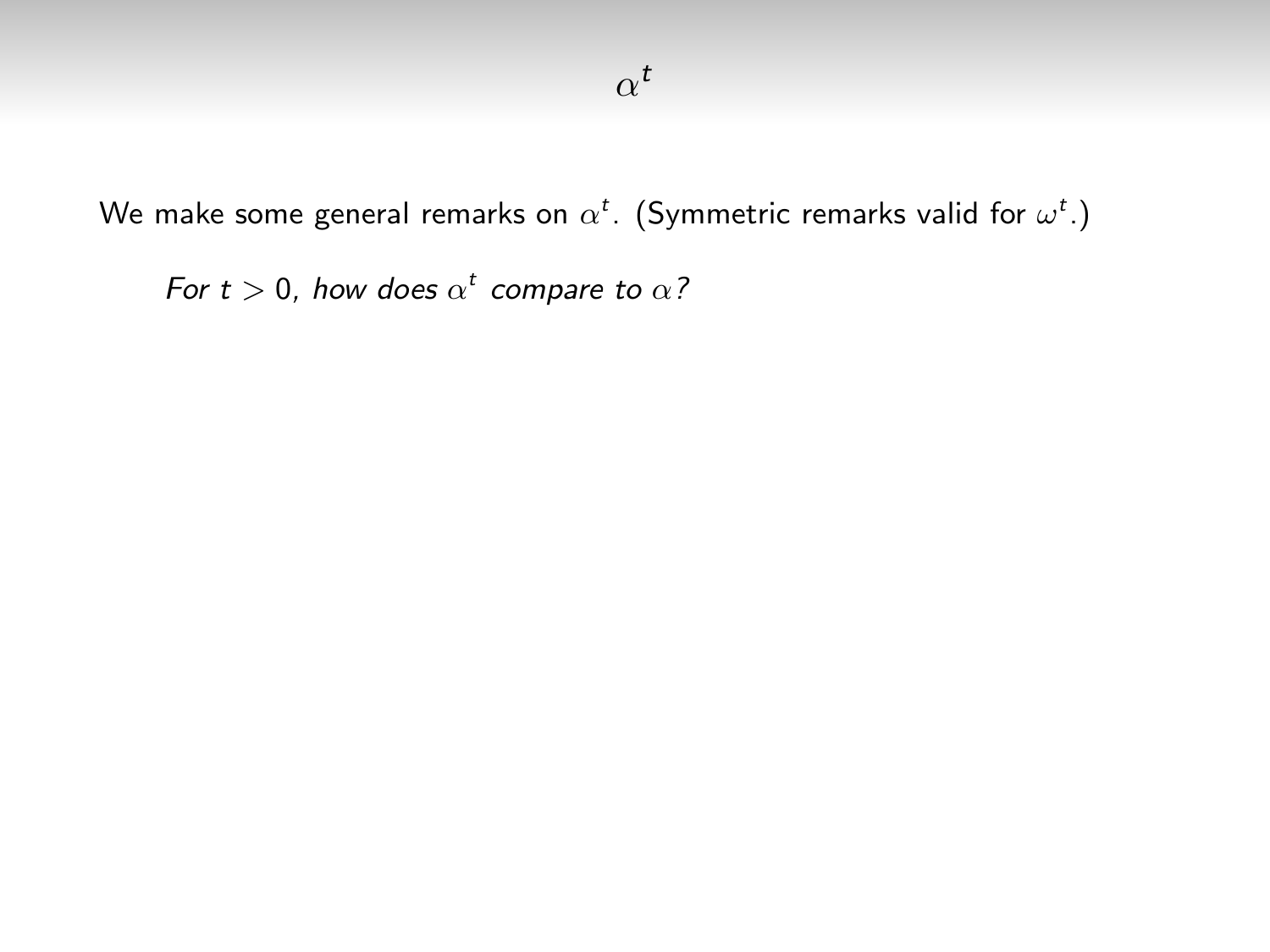We make some general remarks on  $\alpha^t.$  (Symmetric remarks valid for  $\omega^t.$  )

For  $t > 0$ , how does  $\alpha^t$  compare to  $\alpha$ ?

For all G (not random),

 $\alpha^t(G) \le (t+1)\alpha(G)$  (since  $\Delta(H) \le t \implies \chi(H) \le t+1$ )  $\alpha(\mathsf{G}) \leq \alpha^t$  $(\mathsf{G})$  (\*)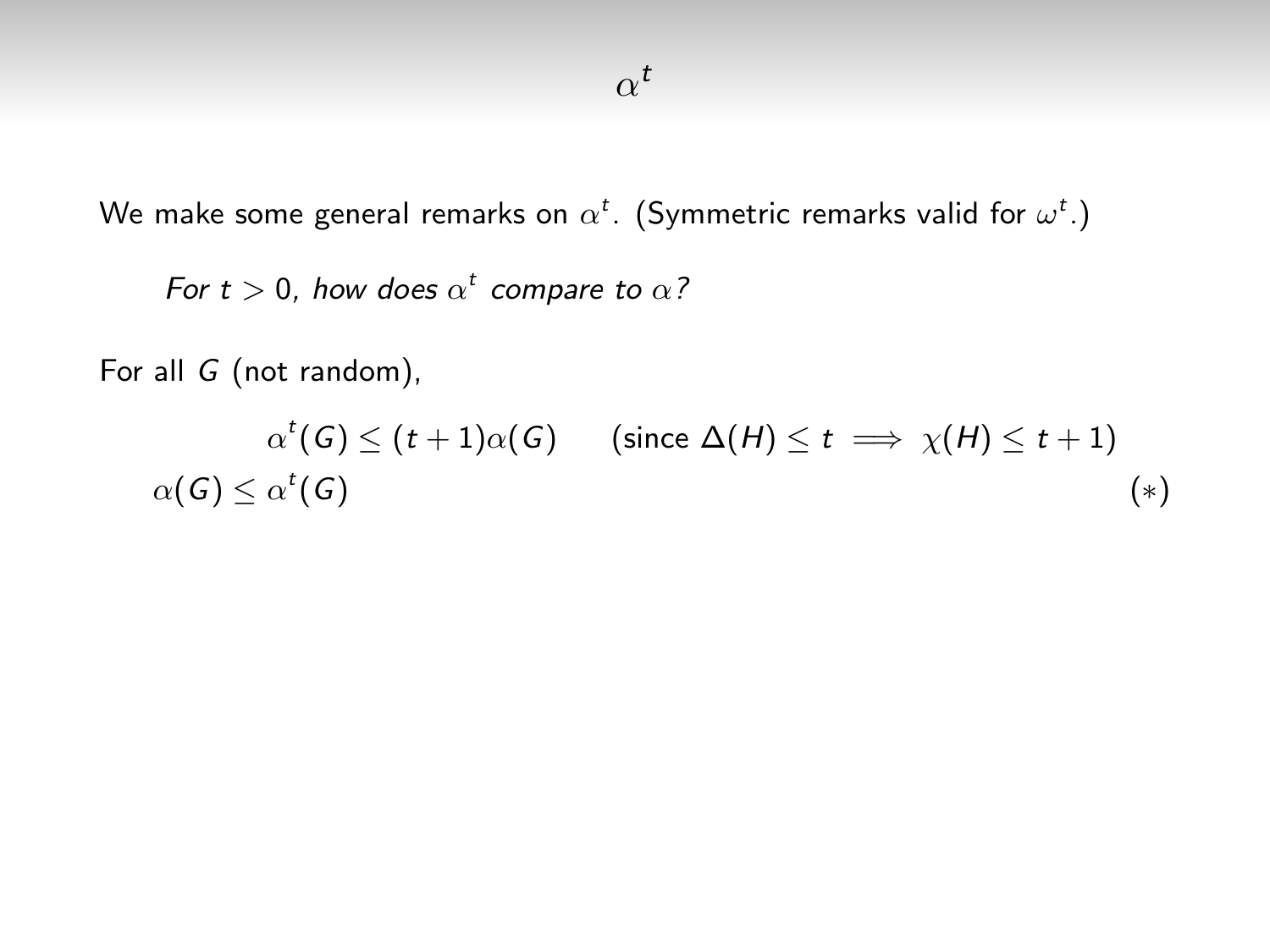We make some general remarks on  $\alpha^t.$  (Symmetric remarks valid for  $\omega^t.$  )

For  $t > 0$ , how does  $\alpha^t$  compare to  $\alpha$ ?

For all G (not random),

 $\alpha^t(G) \le (t+1)\alpha(G)$  (since  $\Delta(H) \le t \implies \chi(H) \le t+1$ )  $\alpha(\mathsf{G}) \leq \alpha^t$  $(\mathsf{G})$  (\*)

$$
\chi^t(G) \le \frac{\Delta(G) + 1}{t + 1} \qquad \text{(due to Lovász 1966)}
$$
\n
$$
\frac{|V(G)|}{\alpha^t(G)} \le \chi^t(G)
$$
\n
$$
\frac{(t + 1)|V(G)|}{\Delta + 1} \le \alpha^t(G) \qquad (*)
$$
\n
$$
(*)
$$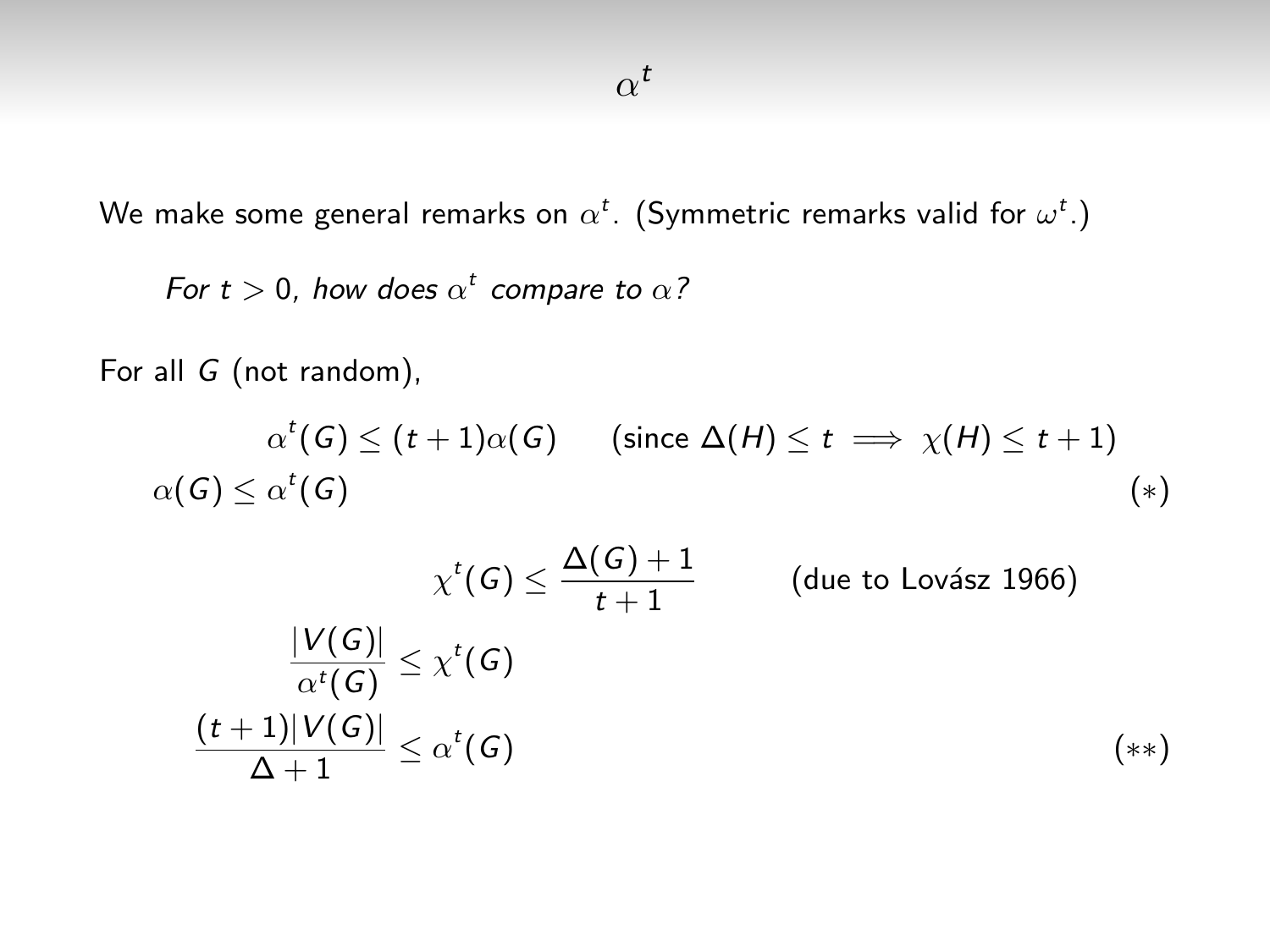## $\alpha^t(G_{n,1/2})$

In particular, (∗) and (∗∗) imply a.a.s.

$$
\alpha^t(G_{n,1/2}) \geq \alpha(G_{n,1/2}) \sim 2\log_2 n,
$$
  

$$
\alpha^t(G_{n,1/2}) \geq \frac{(t+1)n}{\Delta(G_{n,1/2})+1} \sim 2t,
$$

but could  $\alpha^t(\mathsf{G}_{n,1/2})$  be much bigger?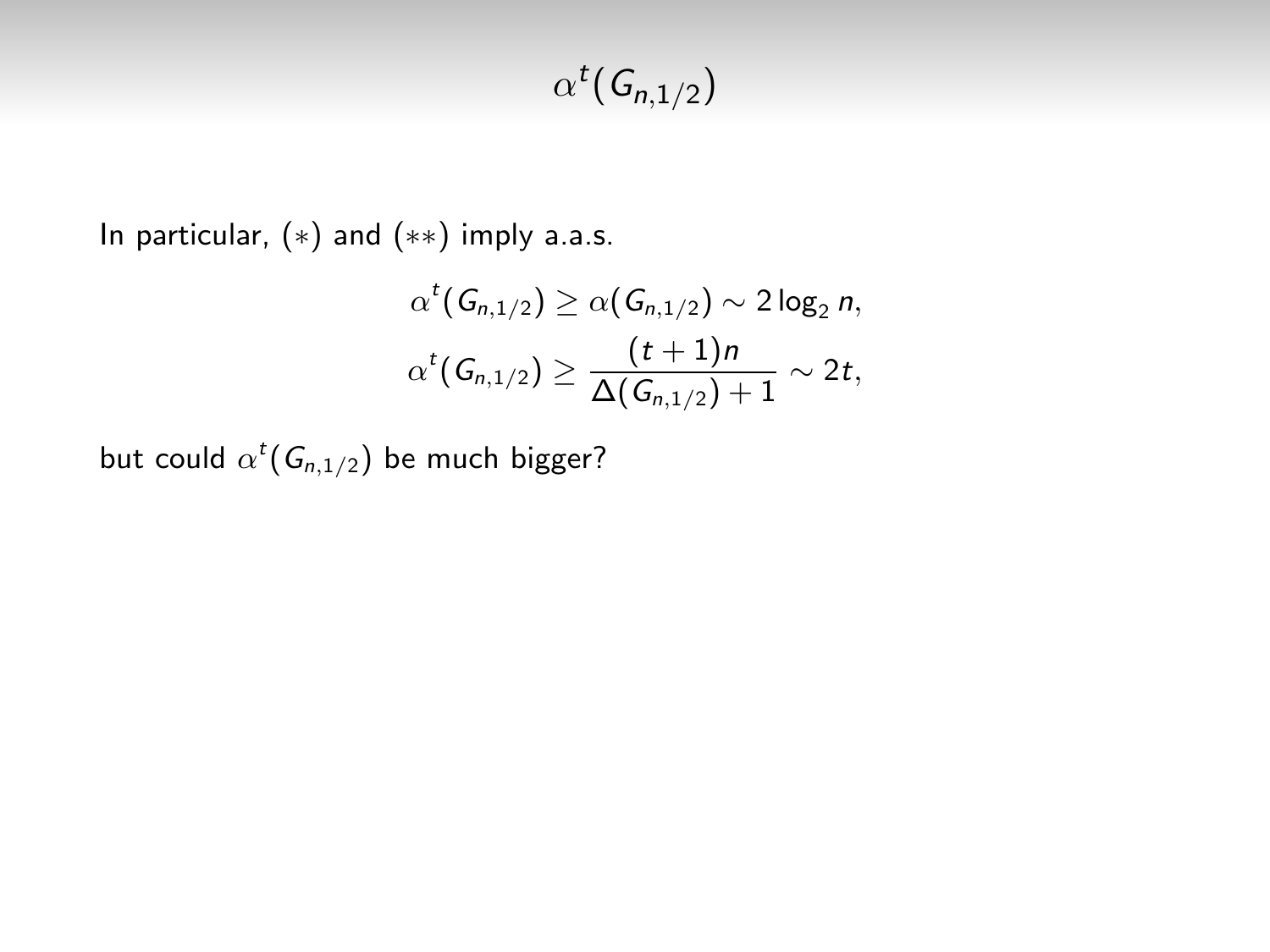## $\alpha^t(G_{n,1/2})$

In particular,  $(*)$  and  $(**)$  imply a.a.s.

$$
\alpha^{t}(G_{n,1/2}) \geq \alpha(G_{n,1/2}) \sim 2\log_2 n,
$$
  

$$
\alpha^{t}(G_{n,1/2}) \geq \frac{(t+1)n}{\Delta(G_{n,1/2})+1} \sim 2t,
$$

but could  $\alpha^t(\mathsf{G}_{n,1/2})$  be much bigger?

Proposition (Kang and McDiarmid 2007/2010)

- If  $t = o(\log n)$ , then  $\alpha^t(G_{n,1/2}) \sim 2\log_2 n$  a.a.s.
- If  $t = \omega(\log n)$  and  $t = o(n)$ , then  $\alpha^t(G_{n,1/2}) \sim 2t$  a.a.s.

(And this extends with 2  $\log_b(np)$  and  $t/p$  nearly down to  $p = \Theta(1/n)$ .)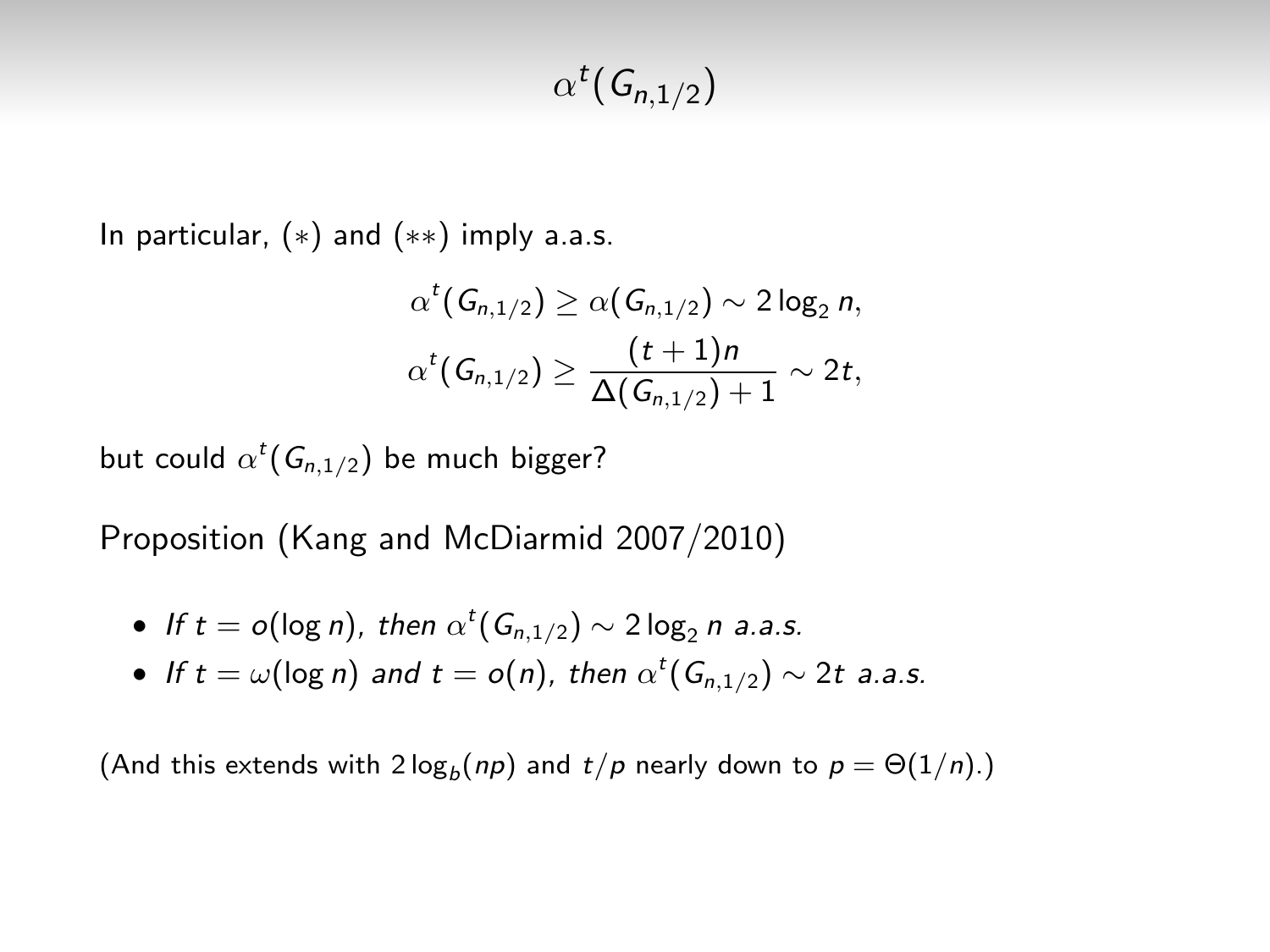$$
t = \Theta(\log n)
$$

What happens at the transition  $t = \Theta(\log n)$ ?

Theorem (Kang and McDiarmid 2010)

There is a function  $\kappa = \kappa(\tau)$ , continuous and strictly increasing for  $\tau \in [0, \infty)$ , with  $\kappa(0) = 2/\log 2$  and  $\kappa(\tau) \sim 2\tau$  as  $\tau \to \infty$ , such that, if  $t \sim \tau \log n$ , then

 $\alpha^t({\sf G}_{n,1/2}) \sim \kappa(\tau)$  log n a.a.s.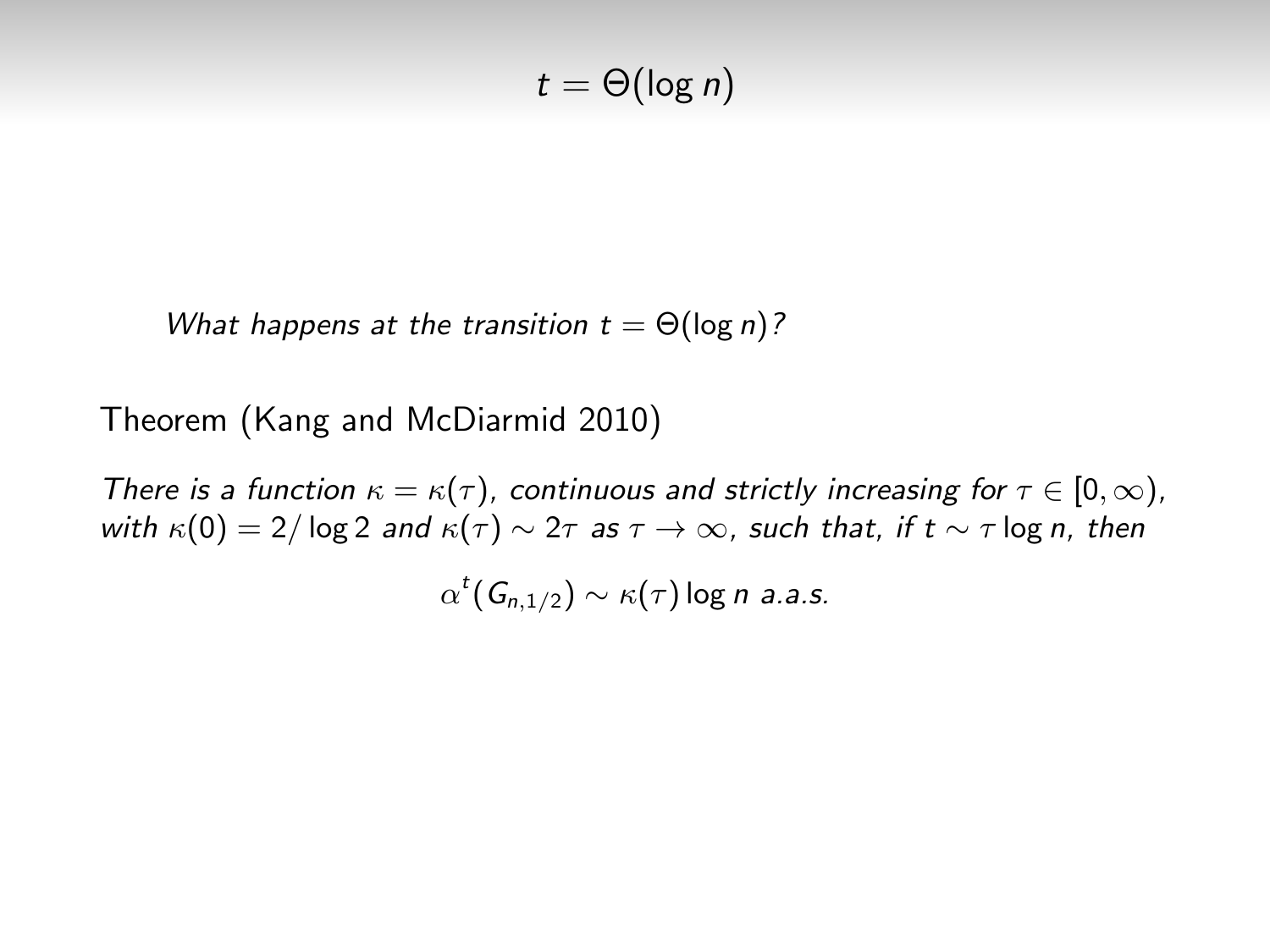What is the meaning of  $\kappa$ ?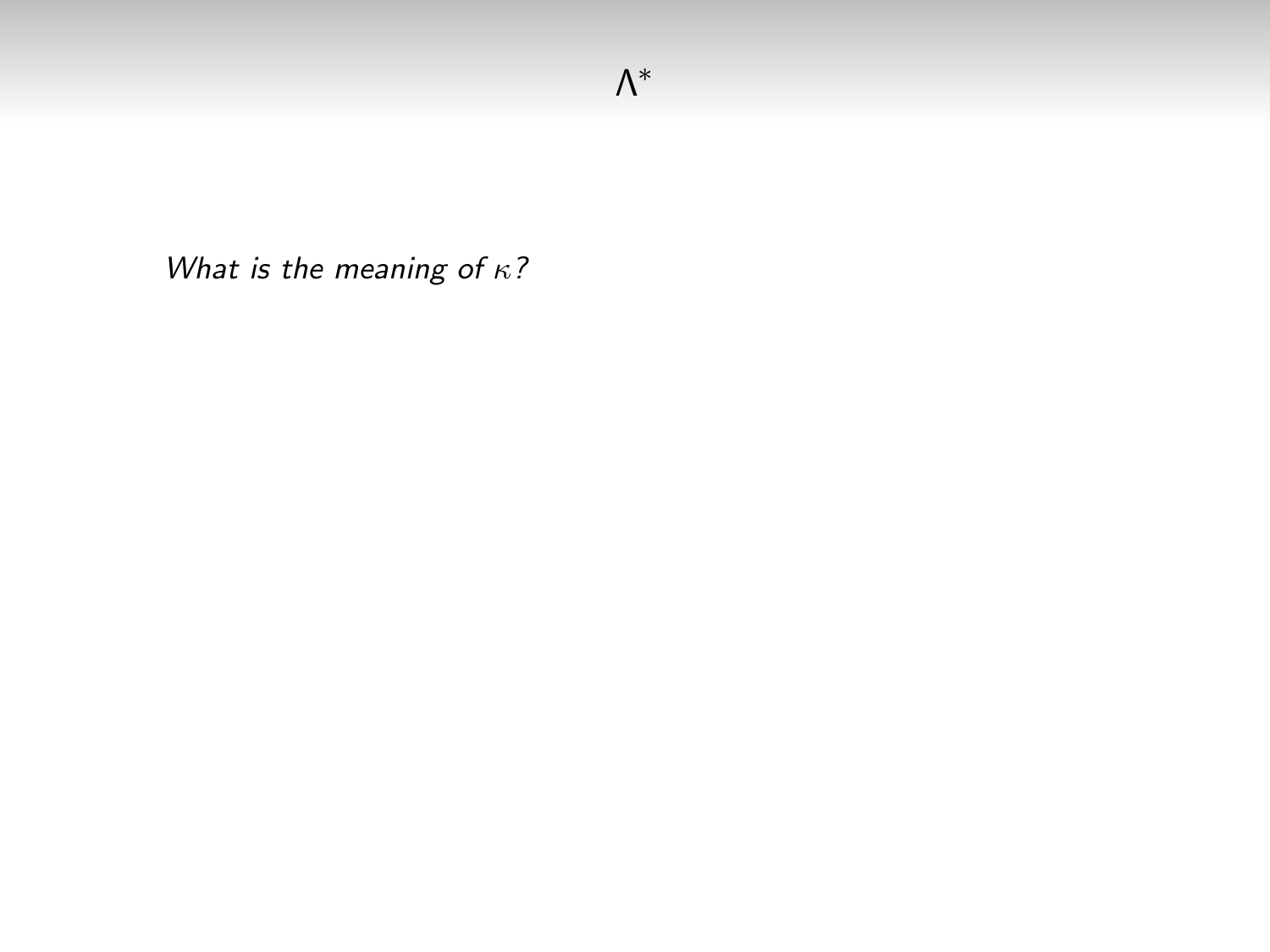What is the meaning of  $\kappa$ ?

We pass to the average degree, i.e.

the maximum degree is at most  $t$  implies average degree is at most  $t$ .

(The hard work is to show we do not lose much in this relaxation.)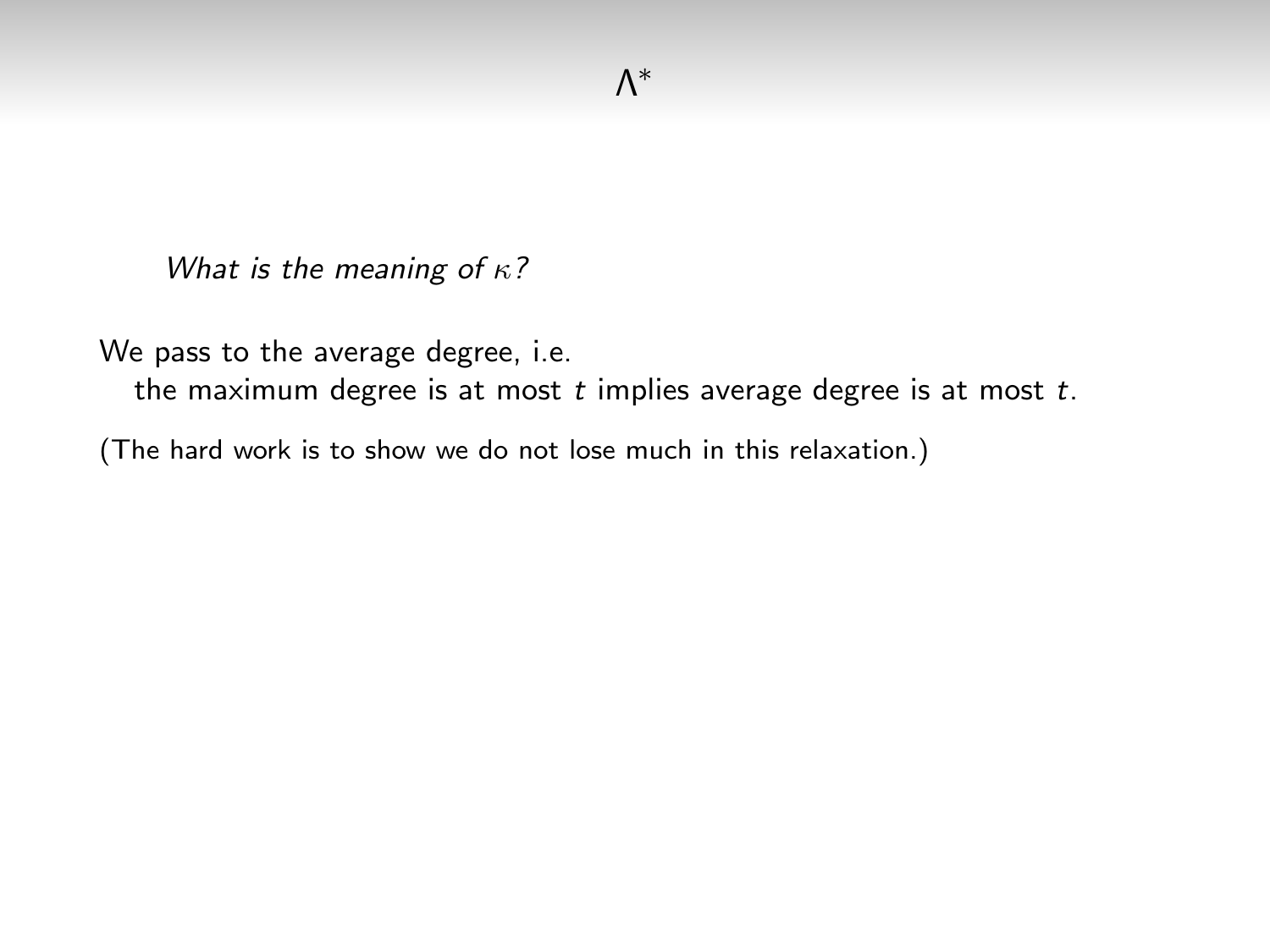What is the meaning of  $\kappa$ ?

We pass to the average degree, i.e.

the maximum degree is at most  $t$  implies average degree is at most  $t$ .

(The hard work is to show we do not lose much in this relaxation.)

 $\kappa$  is defined using the Fenchel-Legendre transform of logarithmic moment generating function of Bernoulli $(1/2)$ ,

$$
\Lambda^*(x) = \left\{ \begin{array}{ll} x \log(2x) + (1-x) \log(2(1-x)) & x \in [0,1] \\ \infty & \text{otherwise} \end{array} \right.,
$$

where  $\Lambda^*(0) = \log 2 = \Lambda^*(1)$ .

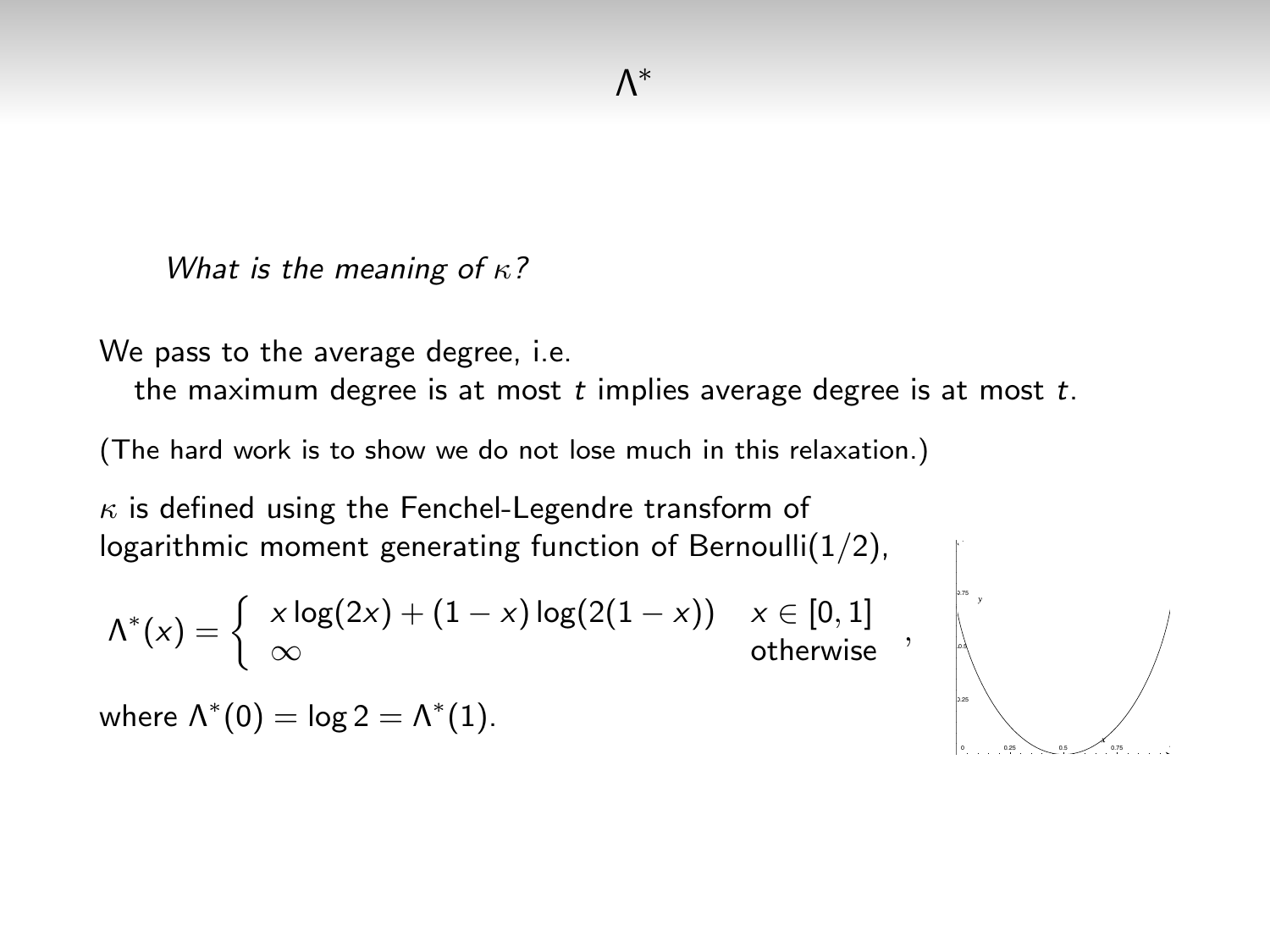$\kappa$  is defined using the Fenchel-Legendre transform of logarithmic moment generating function of Bernoulli $(1/2)$ ,

$$
\Lambda^*(x) = \left\{ \begin{array}{ll} x \log(2x) + (1-x) \log(2(1-x)) & x \in [0,1] \\ \infty & \text{otherwise} \end{array} \right.,
$$

where  $\Lambda^*(0) = \log 2 = \Lambda^*(1)$ .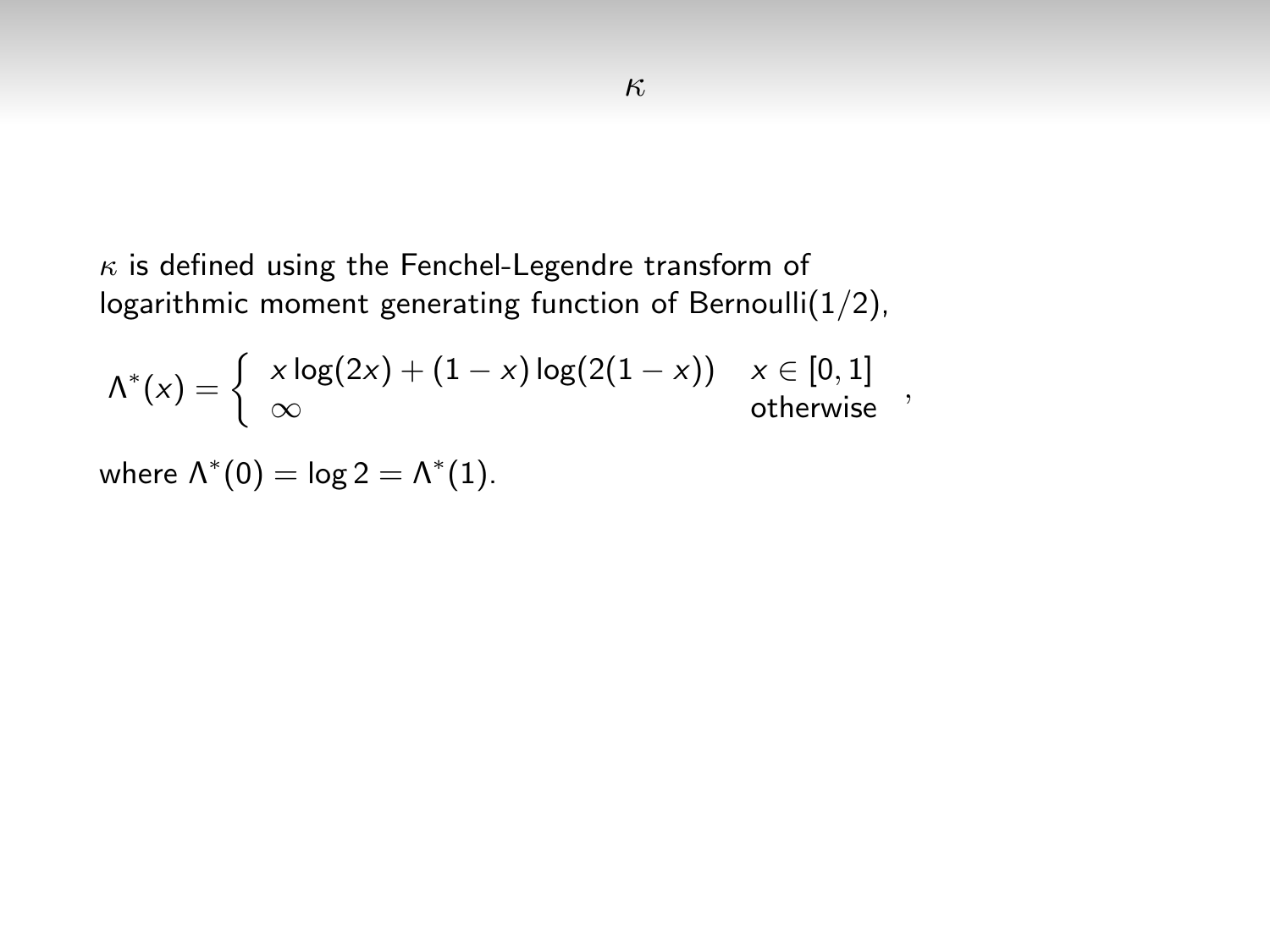$\kappa$  is defined using the Fenchel-Legendre transform of logarithmic moment generating function of Bernoulli $(1/2)$ ,

$$
\Lambda^*(x) = \left\{ \begin{array}{ll} x \log(2x) + (1-x) \log(2(1-x)) & x \in [0,1] \\ \infty & \text{otherwise} \end{array} \right.,
$$

where  $\Lambda^*(0) = \log 2 = \Lambda^*(1)$ .

 $\kappa$  is based on the following being around 1:

$$
\binom{n}{k} \exp\left(-\binom{k}{2} \Lambda^* \left(\frac{t}{k-1}\right)\right),\,
$$

where  $k = \kappa \log n$  and  $t = \tau \log n$ .

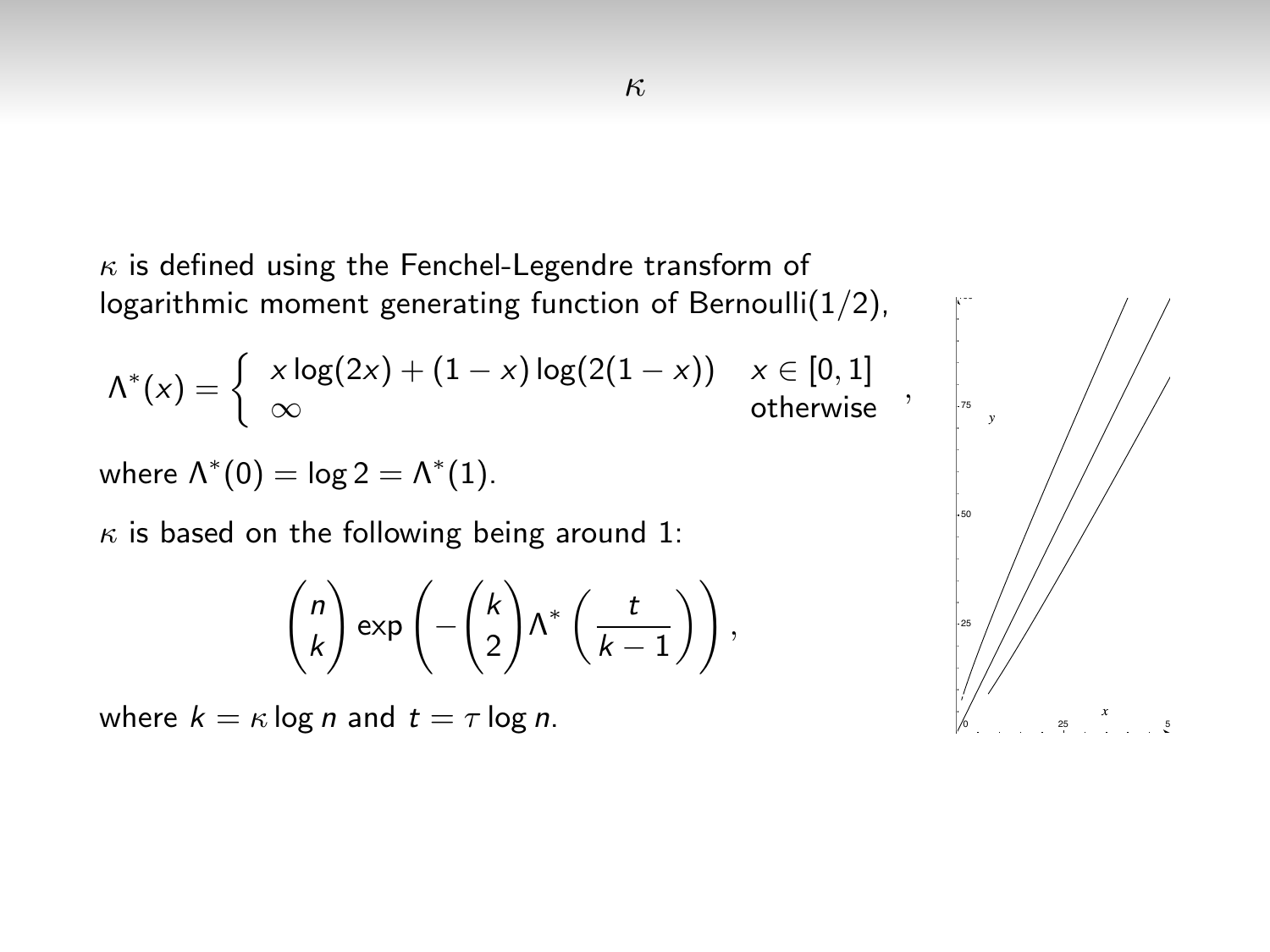### Back to Ramsey numbers†



Define the *homogeneous number*  $h := \max\{\alpha, \omega\}.$ 

The bounds on  $R(k, k)$  due to Erdős and Szekeres 1935, Erdős 1947 show

- $\bullet~~h(\mathsf{G})\geq \frac{1}{2}\log_2|\mathcal{V}(\mathsf{G})|$  for all  $\mathsf{G}% (\mathsf{G})=\mathsf{G}(\mathsf{G})$  and
- $\bullet~~h(\mathsf{G})\le 2\log_2|V(\mathsf{G})|$  for some  $\mathsf{G}% _{k}(G)$  with  $|V(\mathsf{G})|$  large enough.

<sup>†</sup>Picture borrowed from the cover of Soifer 2009.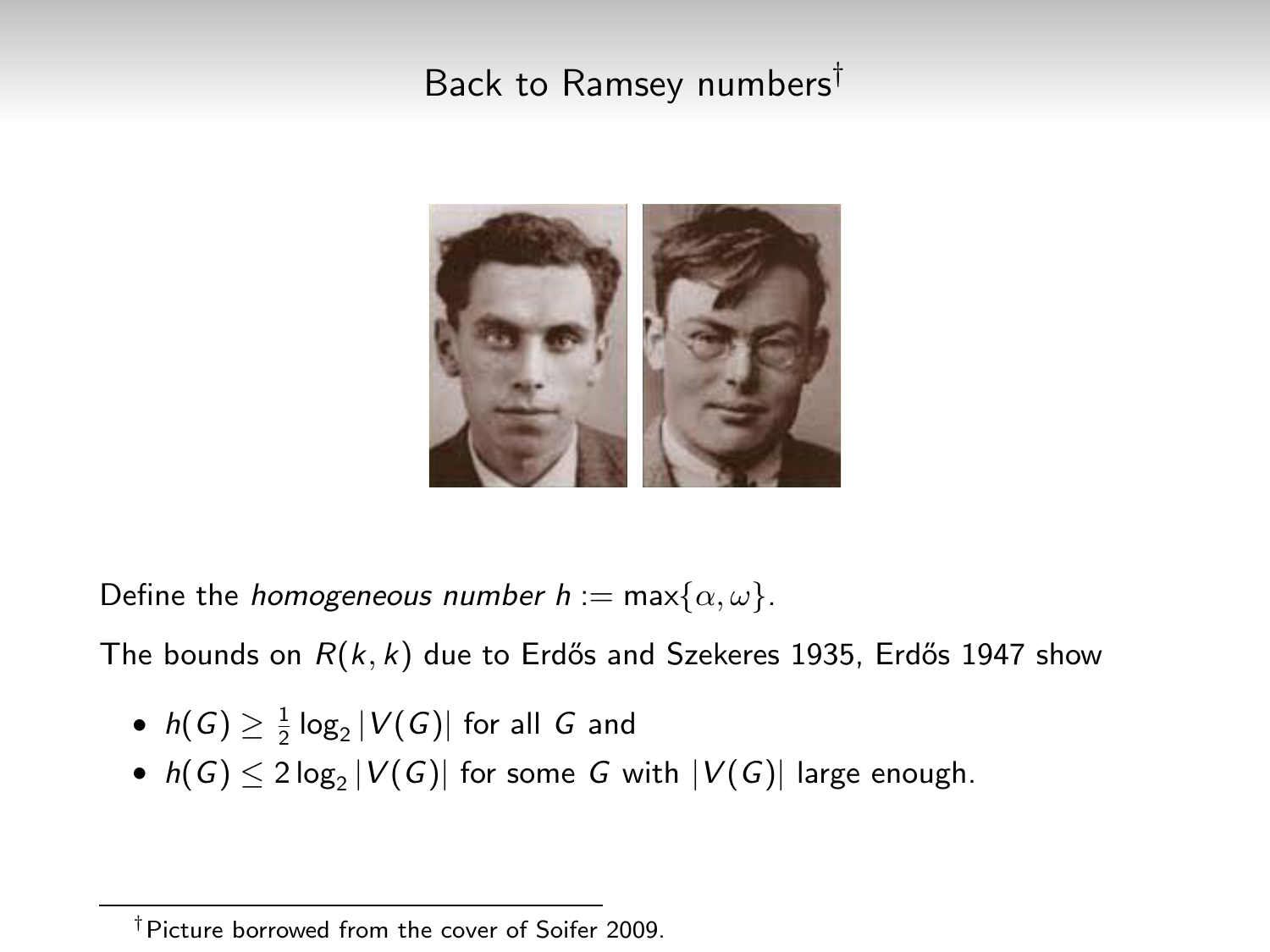#### Quasi-Ramsey problem



Define the *t-homogeneous number*  $h^t := \max\{\alpha^t, \omega^t\}.$ 

Observe that

- $h^t(G) \geq \frac{1}{2} \log_2 |V(G)|$  for all  $G$  for all  $t \geq 0$  and
- $\bullet~~h^0(\mathsf{G})\le 2\log_2|V(\mathsf{G})|$  for some  $G$  with  $|V(\mathsf{G})|$  large enough,
- $\bullet~~h^{k-1}(G)\geq |V(G)|$  for all  $G.$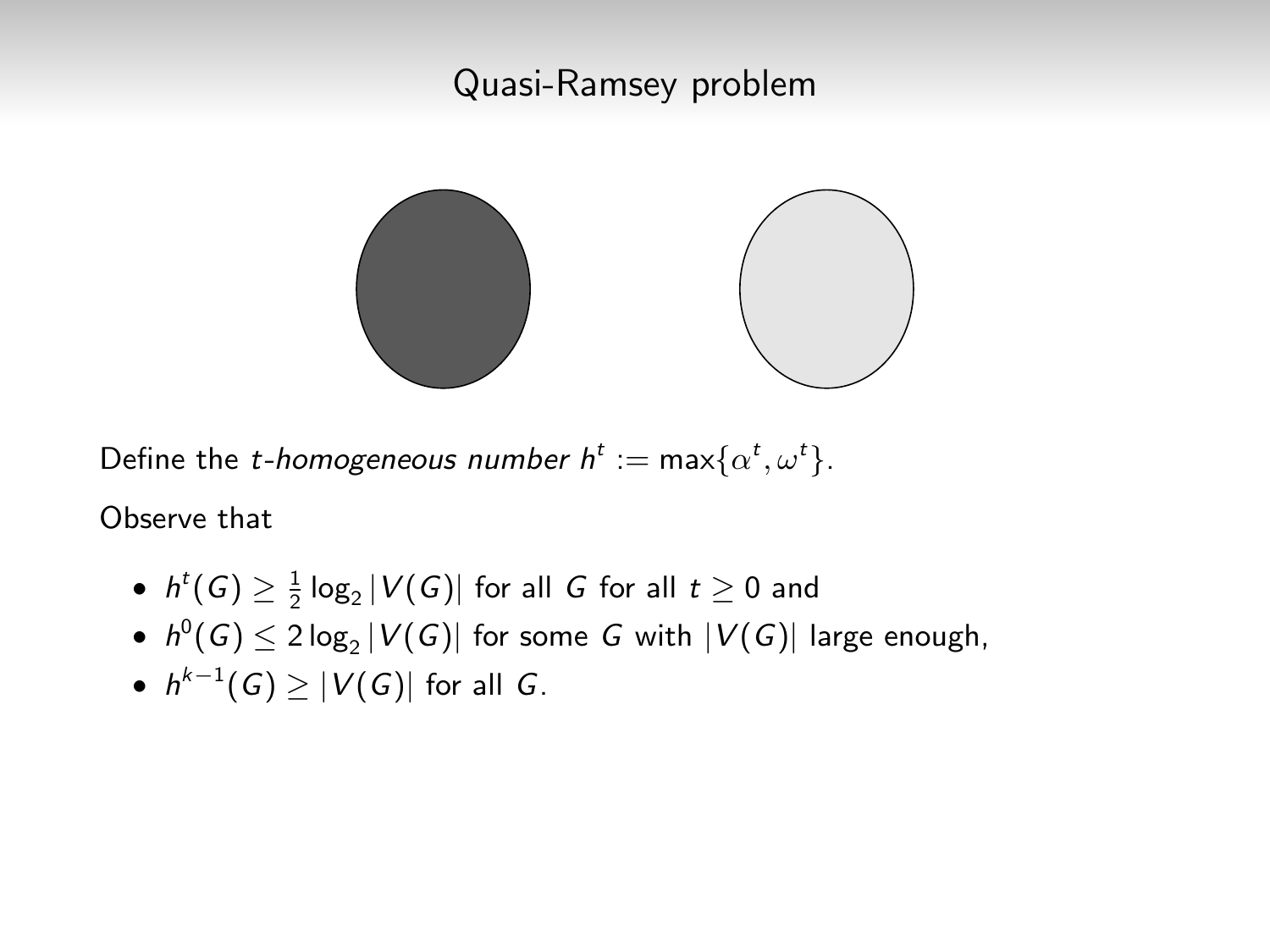#### Quasi-Ramsey problem



Define the *t-homogeneous number*  $h^t := \max\{\alpha^t, \omega^t\}.$ 

Observe that

- $h^t(G) \geq \frac{1}{2} \log_2 |V(G)|$  for all  $G$  for all  $t \geq 0$  and
- $\bullet~~h^0(\mathsf{G})\le 2\log_2|V(\mathsf{G})|$  for some  $G$  with  $|V(\mathsf{G})|$  large enough,
- $\bullet~~h^{k-1}(G)\geq |V(G)|$  for all  $G.$

As we increase t, when could we expect a linear lower bound on  $h^t$ ? Moreover, when could we expect a polynomial lower bound on  $h<sup>t</sup>$ ?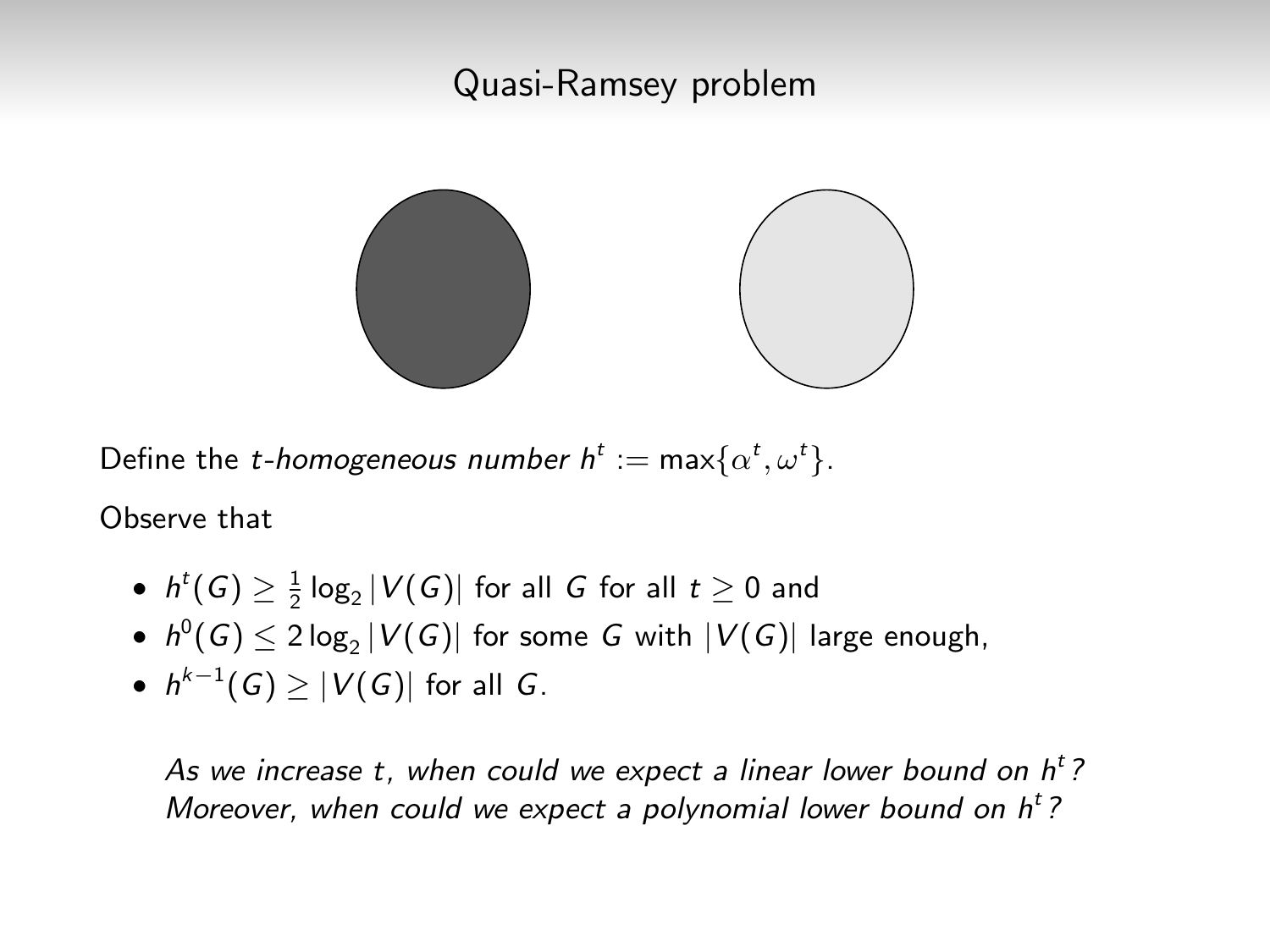### A rough threshold

As we increase t, when could we expect a linear lower bound on  $h^t$ ?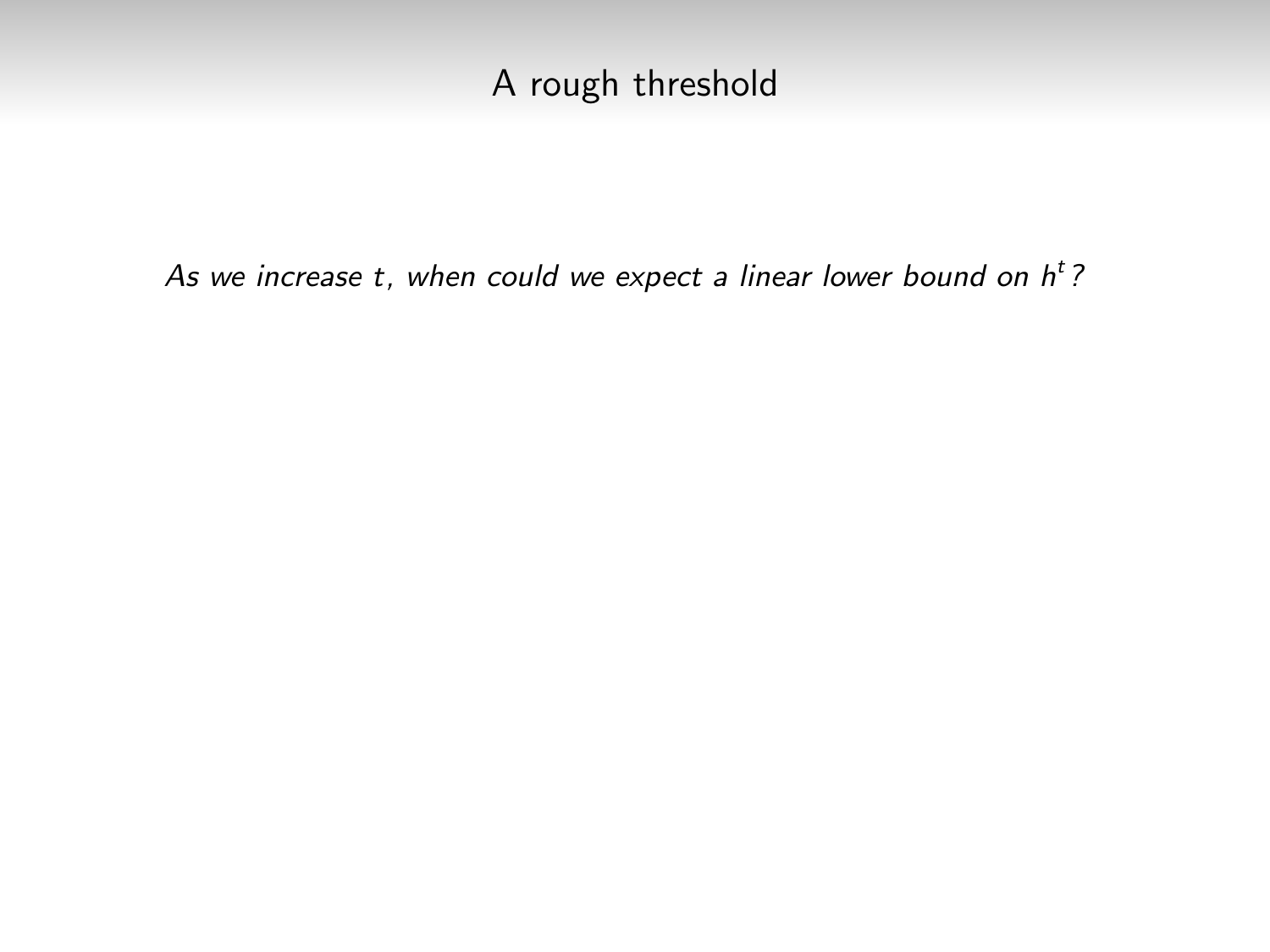#### A rough threshold

As we increase t, when could we expect a linear lower bound on  $h^t$ ?

About halfway!

Proposition (Erdős and Pach 1983)

Let  $t = t(k) = c(k-1)$  for some fixed  $0 \le c \le 1$ .

- $\bullet\;$  h<sup>t</sup>(G)  $=$  O(log<sub>2</sub> |V(G)|) for some G with  $|V(G)|$  large enough if  $c< 1/2$ .
- $h^t(G) = \Omega(|V(G)|)$  for all G if  $c > 1/2$ .

Erdős and Pach also obtained a polynomial lower bound at *precisely*  $c = 1/2$ .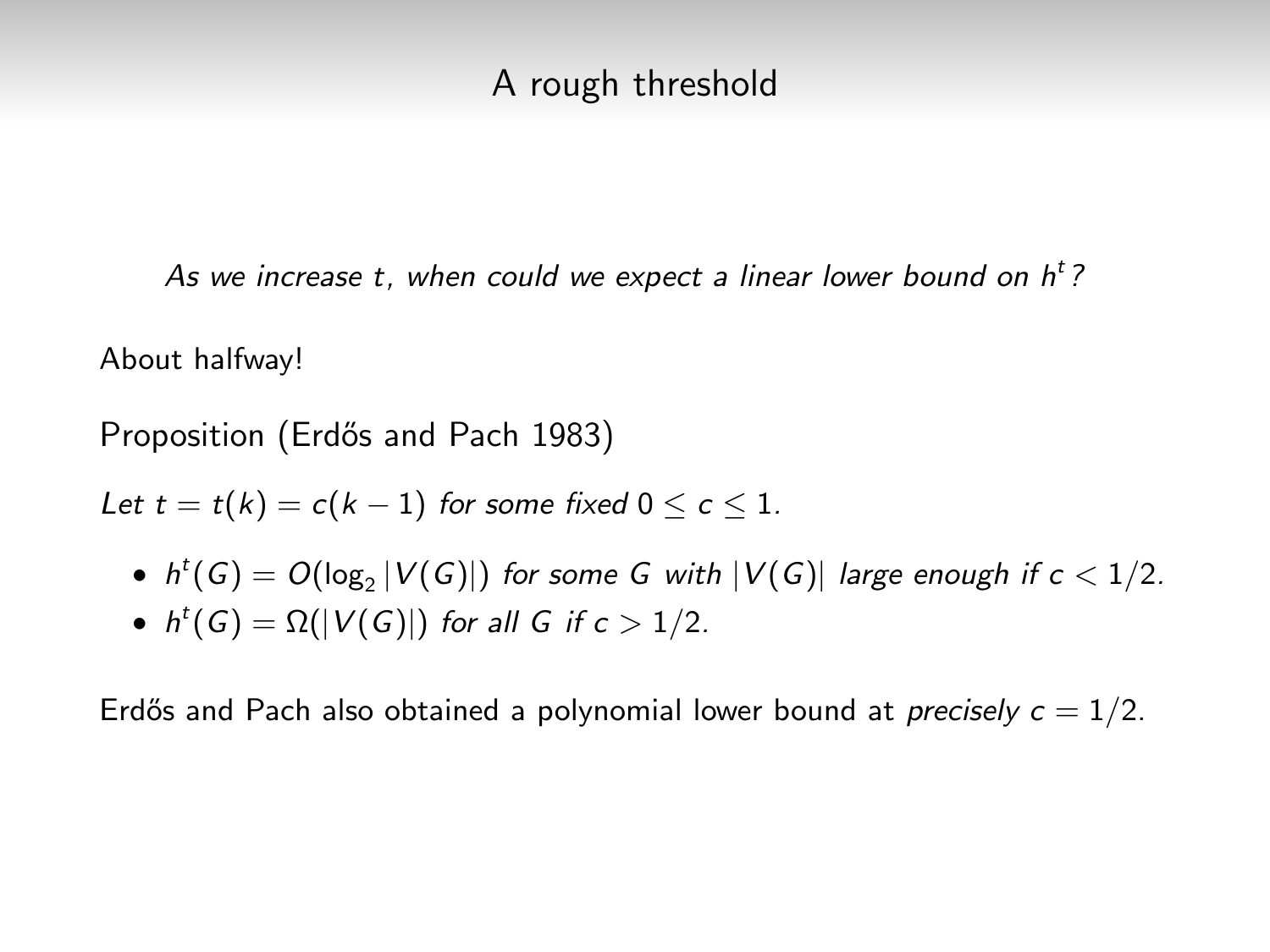#### A rough threshold

#### What is an intuition for the threshold being around halfway?

One can try to extend the Erdős 1947 probabilistic construction, using the sharp estimates on  $\alpha^t(\mathsf{G}_{n,1/2})\sim \omega^t(\mathsf{G}_{n,1/2})$ , hence on  $\mathsf{h}^t(\mathsf{G}_{n,1/2})$ .

 $\kappa(\tau)$  from earlier is always greater than  $2\tau$  and  $\kappa(\tau) \to 2\tau$  as  $\tau \to \infty$ .

So  $h^t(G_{n,1/2})<\kappa_n$  log  $n$  a.a.s. if  $\kappa_n\geq (2+\varepsilon)\tau_n$  and  $\tau_n$  is large enough wrt  $\varepsilon,$ however this is *not* true for  $\kappa_n < 2\tau_n$ .

We suspect that any improvement of this bound in this regime would yield a corresponding improvement for the  $t = 0$  case!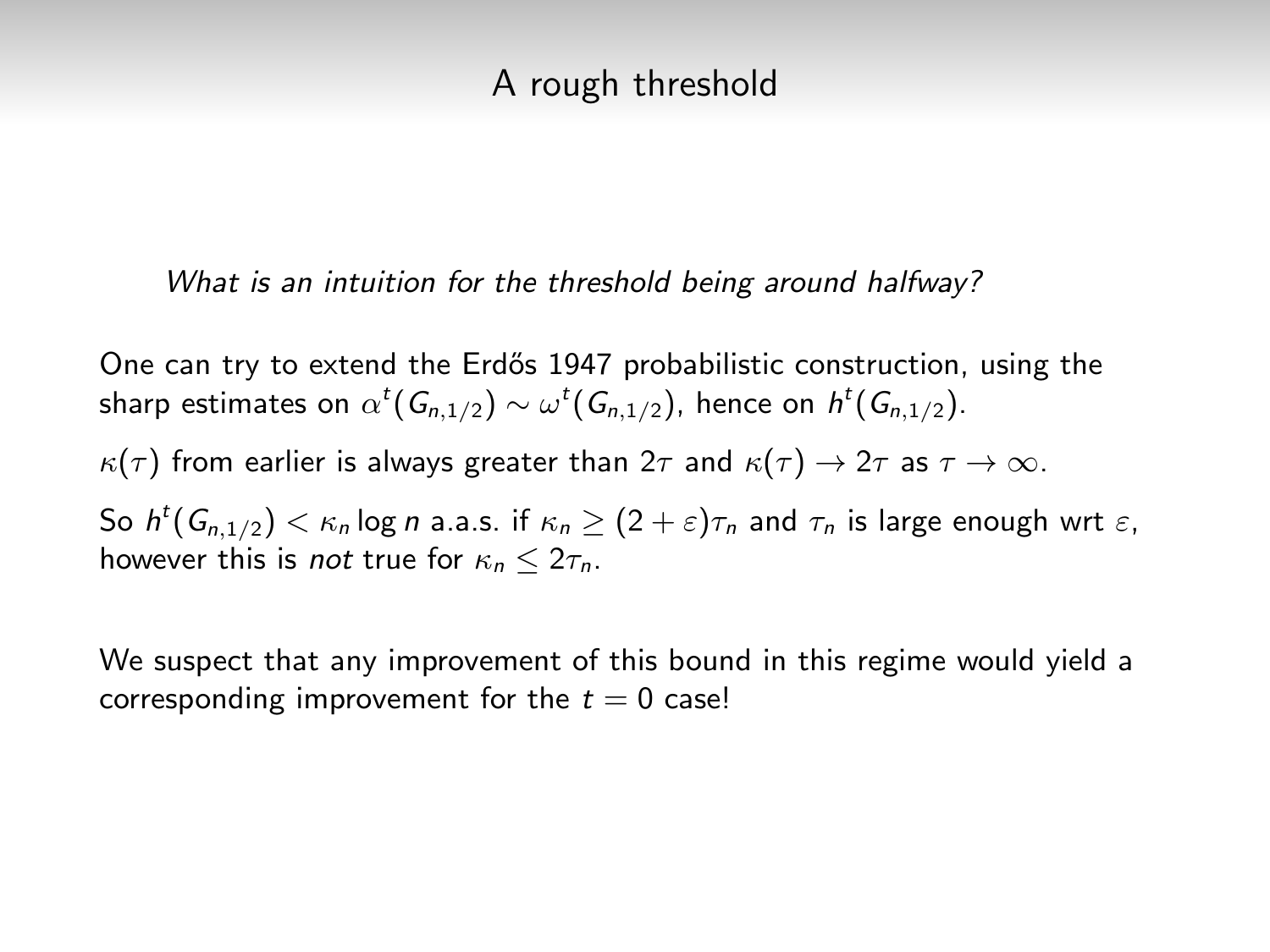Moreover, when could we expect a polynomial lower bound on  $h<sup>t</sup>$ ?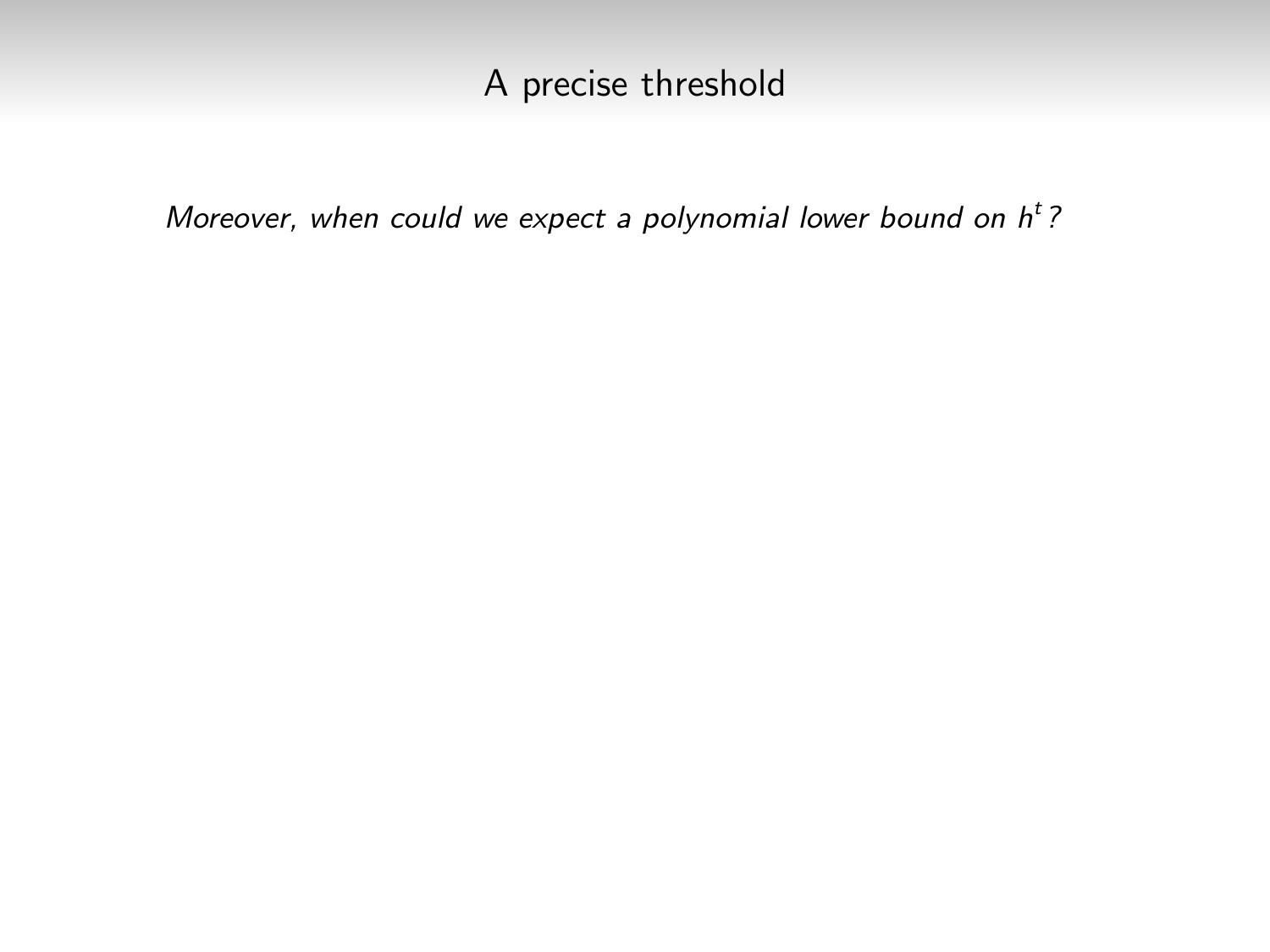Moreover, when could we expect a polynomial lower bound on  $h<sup>t</sup>$ ?

Let us first see where  $h^t(G_{n,1/2})$  (and large deviations) leads us.

Proposition (Kang, Pach, Patel and Regts 2014+)

Let 
$$
t = t(k) = \frac{1}{2}(k-1) - \nu \sqrt{(k-1) \log k}
$$
 for some fixed  $\nu \ge 0$ .

• 
$$
h^t(G) = O\left(|V(G)|^{\frac{1}{\nu^2+1}}\right)
$$
 for some G with  $|V(G)|$  large enough.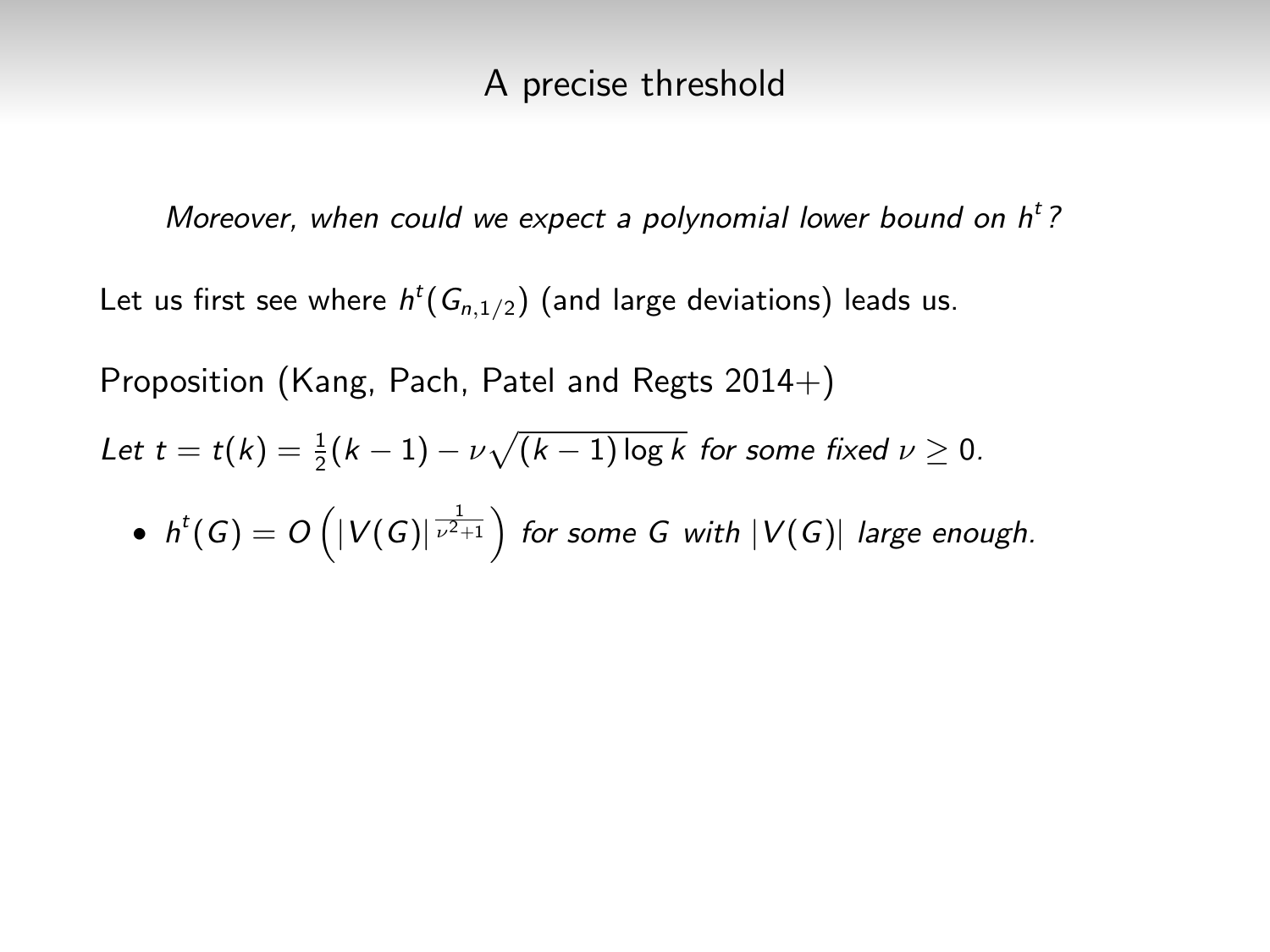Moreover, when could we expect a polynomial lower bound on  $h<sup>t</sup>$ ?

Let us first see where  $h^t(G_{n,1/2})$  (and large deviations) leads us.

Proposition (Kang, Pach, Patel and Regts  $2014+$ )

Let 
$$
t = t(k) = \frac{1}{2}(k-1) - \nu \sqrt{(k-1) \log k}
$$
 for some fixed  $\nu \ge 0$ .

• 
$$
h^t(G) = O\left(|V(G)|^{\frac{1}{\nu^2+1}}\right)
$$
 for some G with  $|V(G)|$  large enough.

Notes:

- This bound is useless when  $\nu = 0$ .
- For any  $\nu = \nu(k) \rightarrow \infty$  as  $k \rightarrow \infty$ , there are graphs with sub-polynomial t-homogeneous numbers.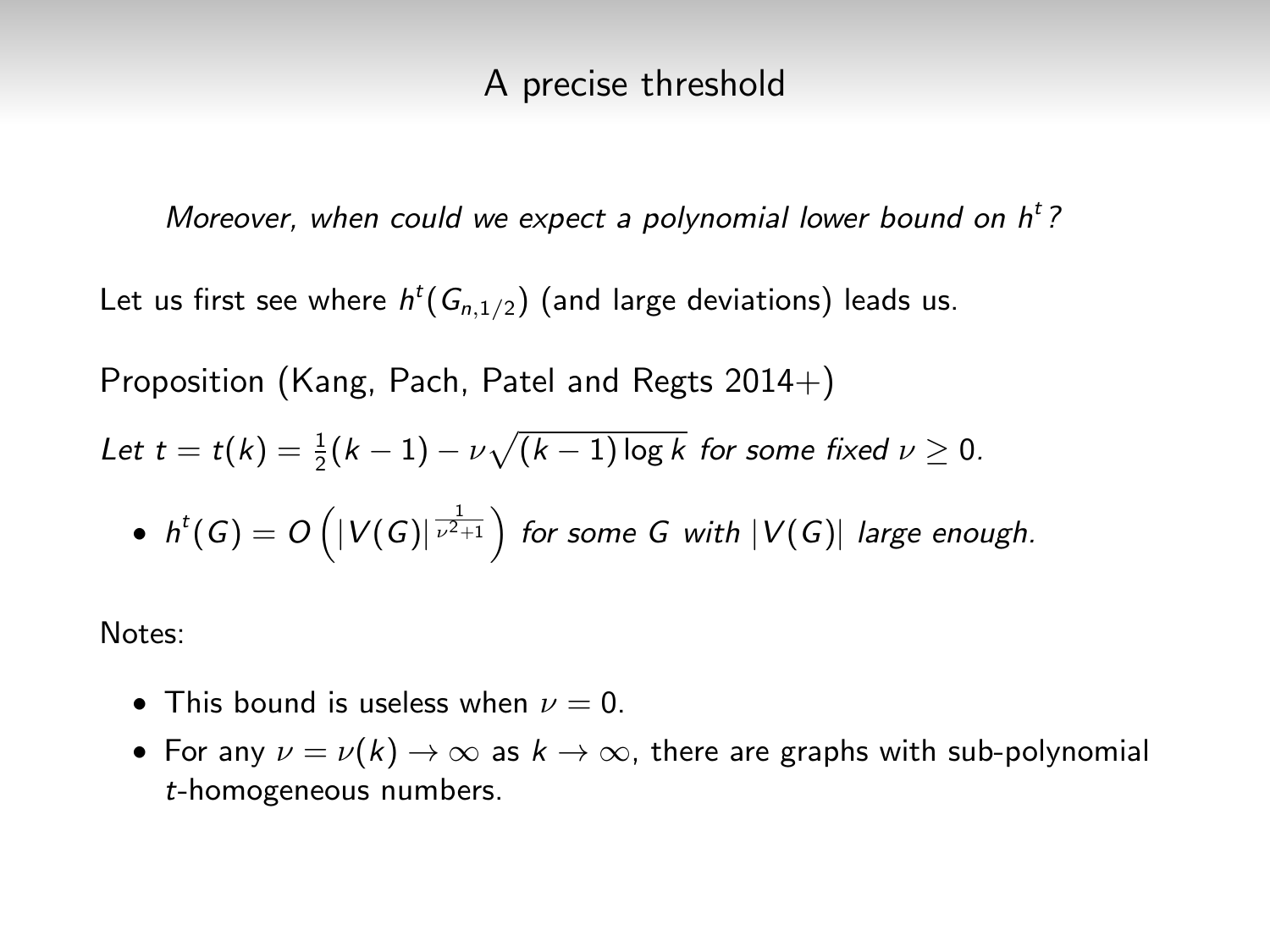Theorem (Kang, Pach, Patel and Regts 2014+)

Let  $t = t(k) = \frac{1}{2}(k-1) - \nu \sqrt{(k-1) \log k}$  for some fixed  $\nu \geq 0$ .

\n- $$
h^t(G) = O\left(|V(G)|^{\frac{1}{\nu^2+1}}\right)
$$
 for some  $G$  with  $|V(G)|$  large enough.
\n- $h^t(G) = \Omega\left(\frac{|V(G)|^{\frac{1}{C\nu^2+1}}}{\log|V(G)|}\right)$ .
\n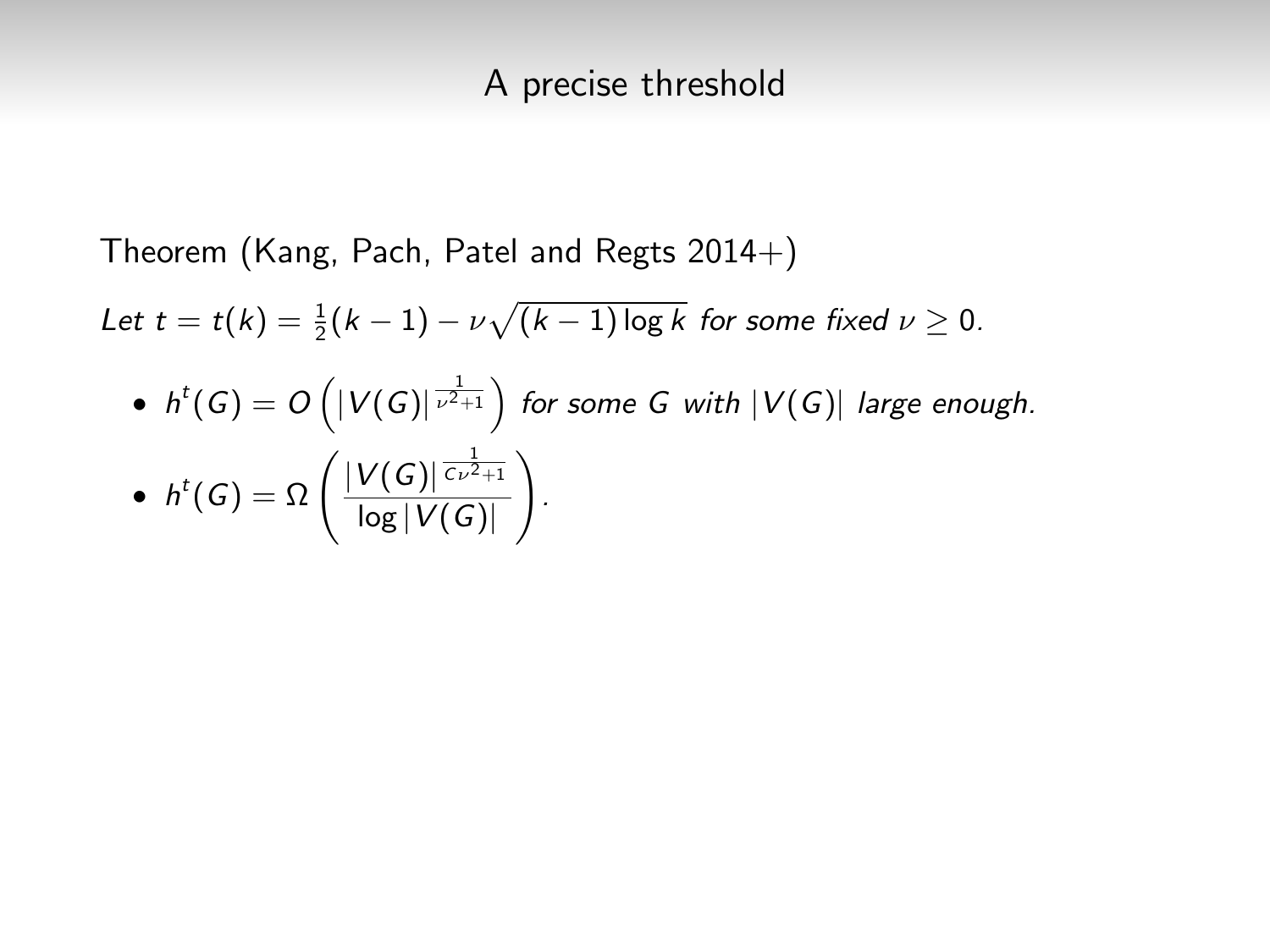Theorem (Kang, Pach, Patel and Regts 2014+)

Let  $t = t(k) = \frac{1}{2}(k-1) - \nu \sqrt{(k-1) \log k}$  for some fixed  $\nu \geq 0$ .

\n- $$
h^t(G) = O\left(|V(G)|^{\frac{1}{\nu^2+1}}\right)
$$
 for some  $G$  with  $|V(G)|$  large enough.
\n- $h^t(G) = \Omega\left(\frac{|V(G)|^{\frac{1}{C\nu^2+1}}}{\log|V(G)|}\right)$ .
\n

Notes:

- The bound is  $\Omega\left(\frac{|V(G)|}{\log |V(G)|}\right)$  when  $\nu=0$ : the logarithmic term is needed.
- If  $\nu = o(1)$  as  $k \to \infty$ , then G has nearly linear t-homogeneous sets.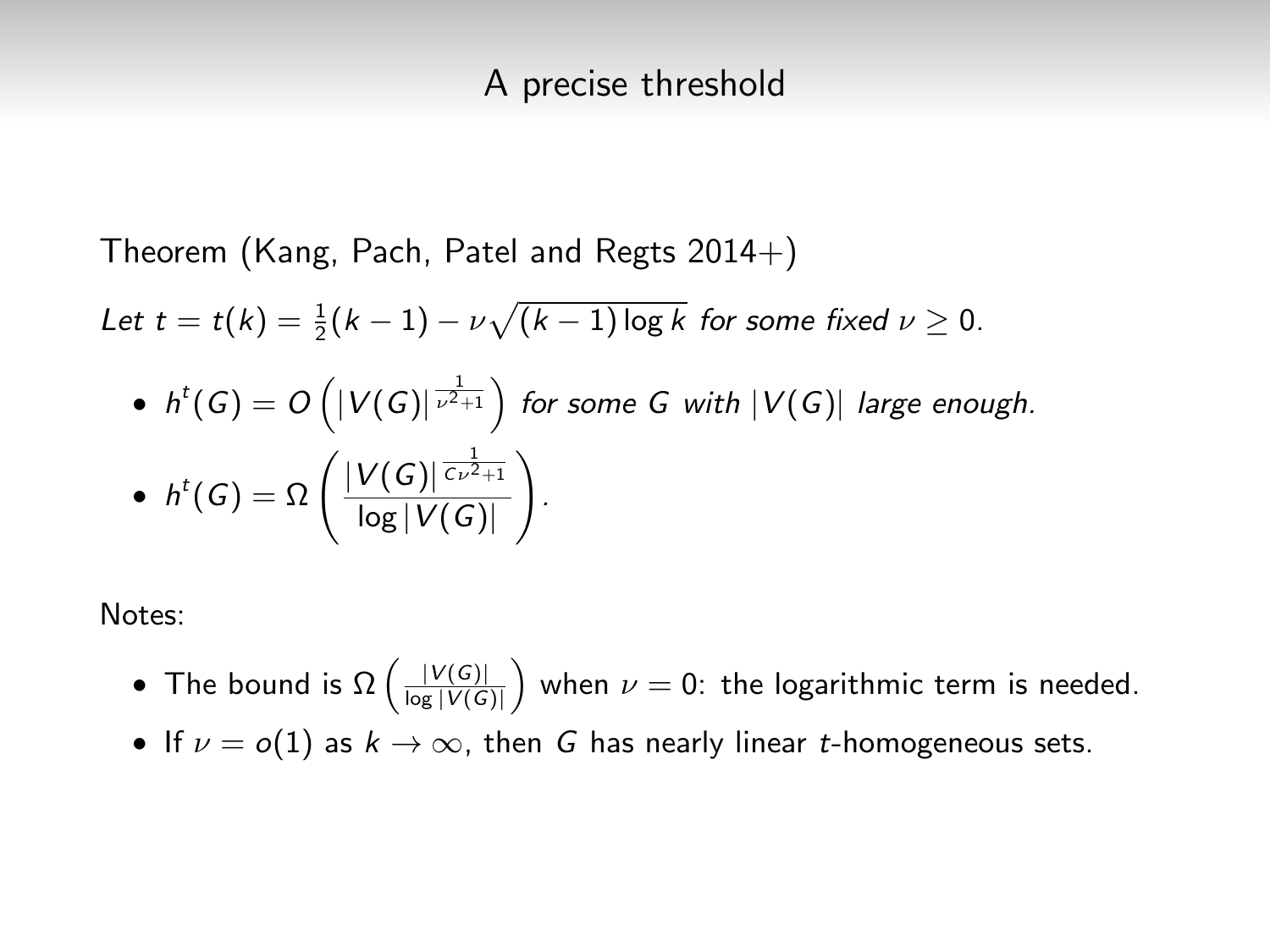Proof relies on an extremal result for edge count in a set of bounded order.

Recall that, given G, the discrepancy of a set  $X \subseteq V(G)$  is

$$
D(X) = |E(G[X])| - \frac{1}{2} \binom{|X|}{2}.
$$

Lemma (Erdős and Spencer 1974, monograph)

For n large enough, if  $\ell \in \{1, \ldots, n\}$ , then any graph G,  $|V(G)| = n$ , has

$$
\max_{S \subseteq V(G), |S| \leq \ell} |D(S)| \geq \frac{\ell^{3/2}}{1000} \sqrt{\log \frac{5n}{\ell}}.
$$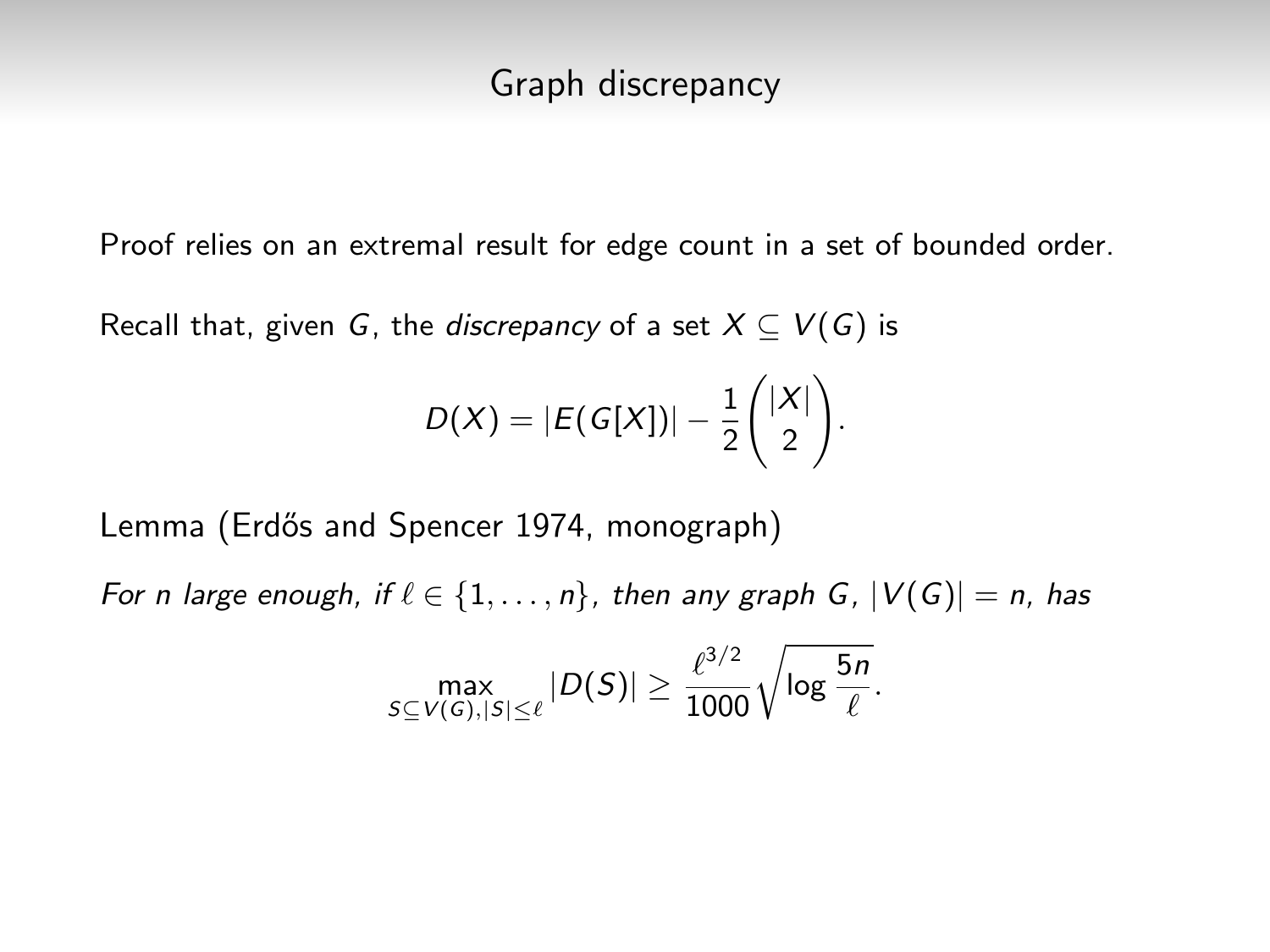#### Sketch proof

Theorem (Kang, Pach, Patel, Regts 2014+)

Fix  $\nu \geq 0$ ,  $c > 4/3$ . For large enough j and any G with  $|V(G)| \geq j^{c10^6 \nu^2 + 4/3}$ , we have  $h^t(G) \geq j$  for  $t(k) = \frac{1}{2}(k-1) - \nu \sqrt{(k-1)\log k}$ .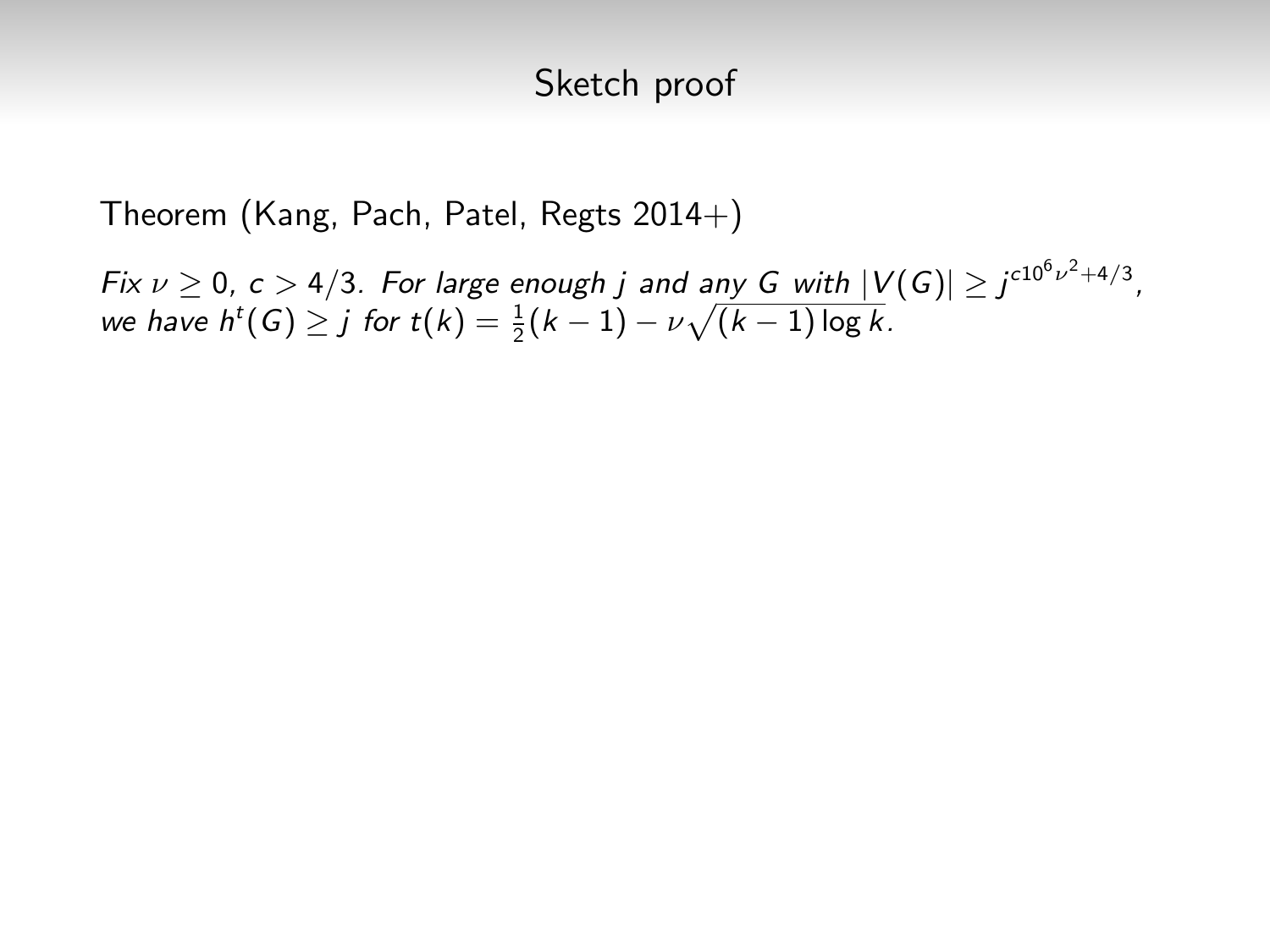#### Sketch proof

Theorem (Kang, Pach, Patel, Regts  $2014+$ )

Fix  $\nu \geq 0$ ,  $c > 4/3$ . For large enough j and any G with  $|V(G)| \geq j^{c10^6 \nu^2 + 4/3}$ , we have  $h^t(G) \geq j$  for  $t(k) = \frac{1}{2}(k-1) - \nu \sqrt{(k-1)\log k}$ .

Sketch proof.

Define a skew form of discrepancy. For any  $X \subseteq V(G)$ ,

$$
D_{\nu}(X)=|D(X)|-\nu\sqrt{|X|^3\log|X|}.
$$

Taking X with  $D_{\nu}(X)$  maximum, assuming wlog  $D(X) > 0$ , we can easily derive

$$
\deg(x) \geq \frac{1}{2}(|X|-1) + \nu \sqrt{|X| \ln |X|}
$$
 for any  $x \in X$ .

Applying discrepancy lemma with  $\ell = j^{4/3}$ , we get a set Y with  $D(Y) \geq \nu j^2 \sqrt{c \log j}$ . Consider the skew term of  $D_\nu(Y)$ : it is  $-\nu j^2\sqrt{4/3\log j}$  and so  $\ll D(Y)$  as  $j\to\infty.$ 

П

Thus  $D_\nu(X)\geq j^2$ , from which we conclude  $|X|\geq j$ .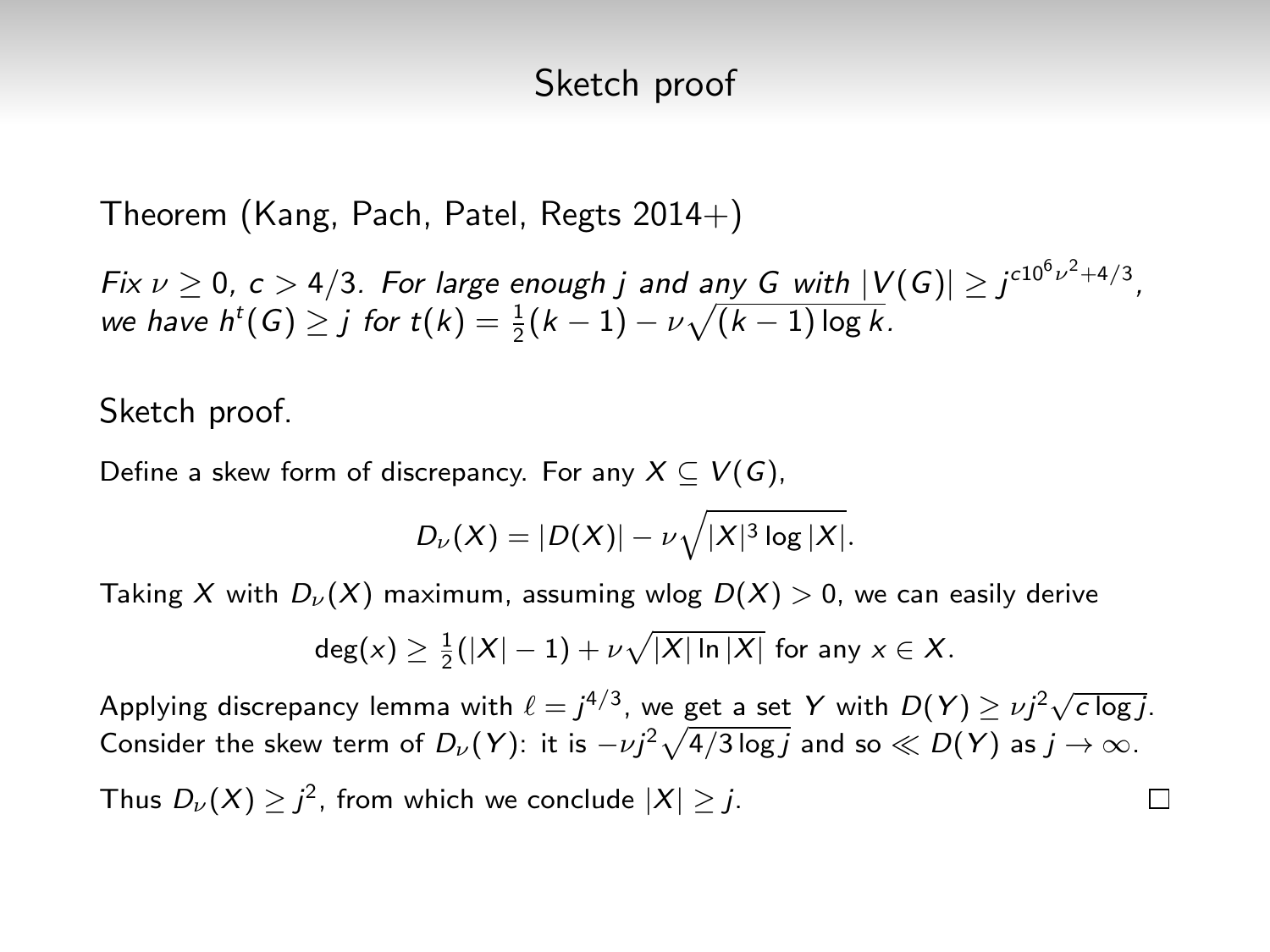Problem (Erdős and Pach 1983) Determine  $R^*_{1/2}(k, k)$ , defined as  $\min\left\{n: |V(G)| = n \implies G \text{ has } \left(\frac{1}{2}(k-1)\right) \text{-homogenous } k\text{-set}\right\}.$ 

They showed

$$
R_{1/2}^*(k,k) = \Omega\left(\frac{k \log k}{\log \log k}\right) \text{ and } R_{1/2}^*(k,k) = O(k^2).
$$